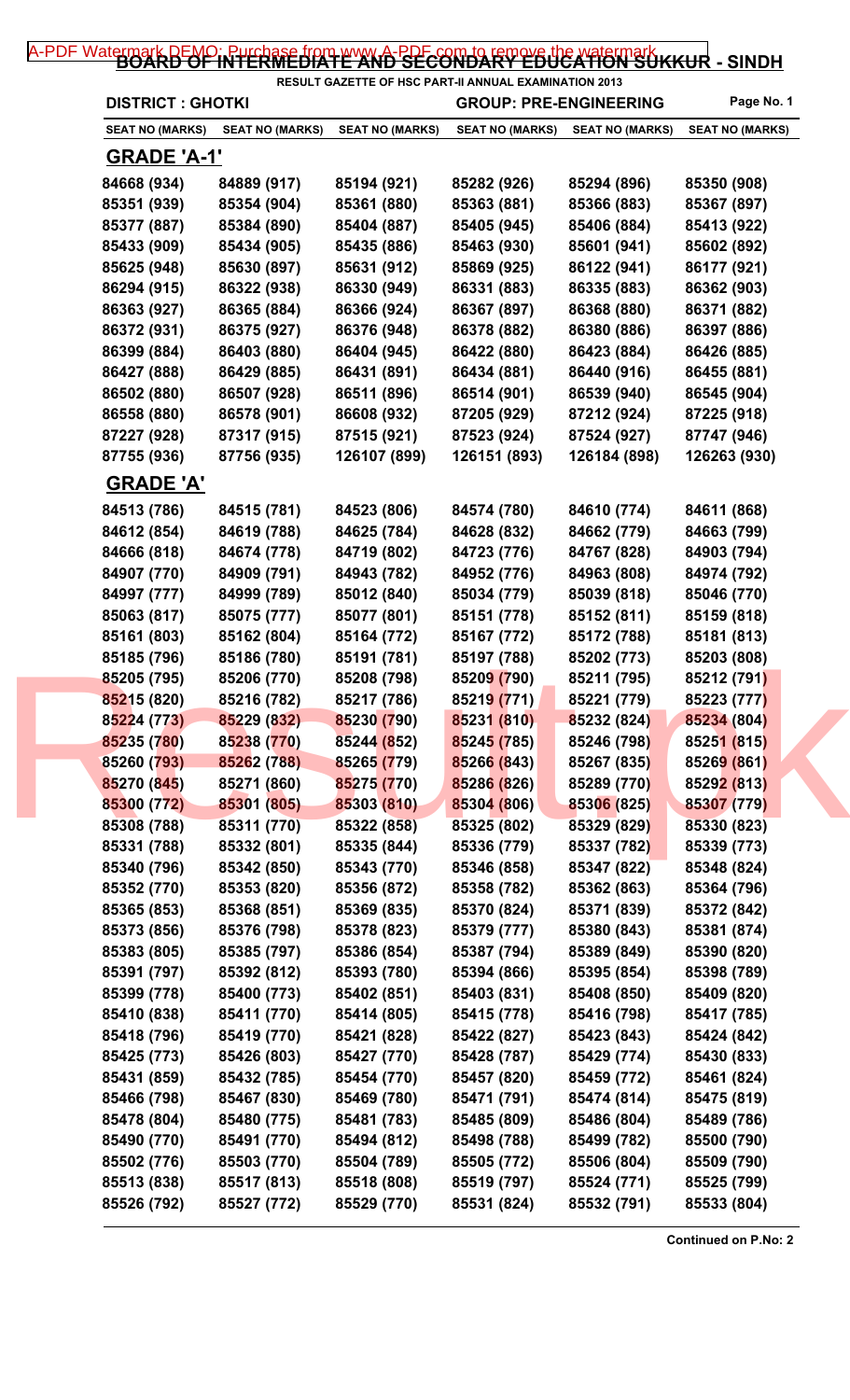| <b>DISTRICT : GHOTKI</b> |                        |                        | <b>GROUP: PRE-ENGINEERING</b> |                        | Page No. 2             |
|--------------------------|------------------------|------------------------|-------------------------------|------------------------|------------------------|
| <b>SEAT NO (MARKS)</b>   | <b>SEAT NO (MARKS)</b> | <b>SEAT NO (MARKS)</b> | <b>SEAT NO (MARKS)</b>        | <b>SEAT NO (MARKS)</b> | <b>SEAT NO (MARKS)</b> |
| <b>GRADE 'A'</b>         |                        |                        |                               |                        |                        |
| 85534 (813)              | 85535 (785)            | 85537 (775)            | 85568 (770)                   | 85579 (785)            | 85589 (773)            |
| 85603 (771)              | 85605 (873)            | 85611 (851)            | 85614 (801)                   | 85621 (799)            | 85627 (789)            |
| 85640 (802)              | 85643 (806)            | 85644 (770)            | 85645 (832)                   | 85671 (799)            | 85672 (845)            |
| 85673 (809)              | 85674 (855)            | 85675 (873)            | 85677 (770)                   | 85678 (853)            | 85681 (859)            |
| 85688 (868)              | 85689 (814)            | 85690 (789)            | 85691 (842)                   | 85692 (836)            | 85693 (786)            |
| 85695 (848)              | 85699 (780)            | 85712 (770)            | 85713 (770)                   | 85717 (820)            | 85728 (775)            |
| 85729 (852)              | 85744 (858)            | 85747 (803)            | 85807 (778)                   | 85832 (846)            | 85833 (812)            |
| 85834 (852)              | 85835 (816)            | 85841 (782)            | 85846 (831)                   | 85847 (824)            | 85852 (788)            |
| 85855 (785)              | 85856 (800)            | 85857 (820)            | 85858 (801)                   | 85863 (812)            | 85868 (791)            |
| 85870 (791)              | 85901 (770)            | 85903 (827)            | 85906 (780)                   | 85941 (792)            | 85947 (830)            |
| 85980 (789)              | 85993 (770)            | 85997 (851)            | 86003 (793)                   | 86014 (774)            | 86022 (800)            |
| 86040 (785)              | 86041 (773)            | 86051 (785)            | 86052 (780)                   | 86060 (770)            | 86069 (779)            |
| 86070 (786)              | 86076 (832)            | 86078 (837)            | 86082 (800)                   | 86090 (847)            | 86106 (776)            |
| 86112 (771)              | 86114 (803)            | 86116 (805)            | 86121 (867)                   | 86132 (795)            | 86142 (774)            |
| 86145 (782)              | 86150 (828)            | 86160 (849)            | 86172 (783)                   | 86176 (820)            | 86192 (792)            |
| 86213 (789)              | 86219 (772)            | 86230 (775)            | 86239 (824)                   | 86240 (778)            | 86242 (801)            |
| 86246 (807)              | 86253 (814)            | 86256 (780)            | 86263 (856)                   | 86264 (853)            | 86266 (784)            |
| 86278 (782)              | 86281 (770)            | 86299 (805)            | 86305 (788)                   | 86306 (787)            | 86318 (863)            |
| 86320 (810)              | 86321 (872)            | 86323 (817)            | 86327 (834)                   | 86328 (844)            | 86333 (799)            |
| 86337 (829)              | 86338 (802)            | 86346 (775)            | 86361 (828)                   | 86364 (835)            | 86369 (832)            |
| 86373 (853)              | 86374 (818)            | 86377 (863)            | 86379 (863)                   | 86381 (862)            | 86382 (793)            |
| 86383 (818)              | 86384 (775)            | 86385 (822)            | 86387 (808)                   | 86389 (873)            | 86390 (826)            |
| 86391 (853)              | 86392 (847)            | 86393 (823)            | 86394 (789)                   | 86395 (820)            | 86396 (830)            |
| 86398 (857)              | 86400 (778)            | 86401 (865)            | 86405 (816)                   | 86406 (804)            | 86407 (835)            |
| 86408 (774)              | 86409 (867)            | 86411 (835)            | 86412 (801)                   | 86413 (808)            | 86414 (862)            |
| 86415 (833)              | 86416 (858)            | 86418 (813)            | 86420 (770)                   | 86424 (812)            | 86425 (816)            |
| 86428 (835)              | 86430 (863)            | 86432 (786)            | 86433 (838)                   | 86435 (857)            | 86437 (829)            |
| 86438 (825)              | 86439 (792)            | 86441 (829)            | 86442 (858)                   | 86443 (860)            | 86444 (855)            |
| 86445 (847)              | 86446 (810)            | 86447 (871)            | 86448 (800)                   | 86450 (846)            | 86451 (830)            |
| 86452 (873)              | 86453 (824)            | 86454 (857)            | 86456 (819)                   | 86457 (847)            | 86458 (801)            |
| 86459 (839)              | 86460 (843)            | 86463 (836)            | 86465 (832)                   | 86467 (828)            | 86501 (818)            |
| 86503 (853)              | 86504 (770)            | 86506 (853)            | 86509 (811)                   | 86512 (841)            | 86513 (867)            |
| 86515 (850)              | 86516 (807)            | 86519 (830)            | 86520 (788)                   | 86521 (829)            | 86522 (861)            |
| 86523 (824)              | 86525 (831)            | 86526 (772)            | 86528 (808)                   | 86533 (792)            | 86534 (868)            |
| 86535 (815)              | 86536 (809)            | 86537 (812)            | 86538 (815)                   | 86540 (804)            | 86543 (783)            |
| 86544 (834)              | 86547 (821)            | 86548 (790)            | 86549 (838)                   | 86550 (833)            | 86553 (770)            |
| 86554 (849)              | 86555 (829)            | 86556 (824)            | 86557 (864)                   | 86559 (810)            | 86560 (801)            |
| 86561 (858)              | 86562 (803)            | 86563 (811)            | 86564 (770)                   | 86565 (826)            | 86566 (849)            |
| 86567 (871)              | 86569 (818)            | 86571 (846)            | 86574 (808)                   | 86575 (872)            | 86576 (829)            |
| 86577 (799)              | 86579 (803)            | 86580 (816)            | 86581 (811)                   | 86582 (826)            | 86583 (854)            |
| 86584 (812)              | 86585 (813)            | 86586 (811)            | 86588 (782)                   | 86601 (863)            | 86602 (813)            |
| 86603 (806)              | 86604 (830)            | 86605 (829)            | 86607 (809)                   | 86609 (832)            | 86610 (806)            |
| 86612 (789)              | 86613 (797)            | 86614 (852)            | 86616 (841)                   | 86619 (832)            | 86620 (800)            |
| 86622 (781)              | 86627 (830)            | 86629 (770)            | 86631 (821)                   | 86632 (796)            | 86633 (775)            |
| 86634 (773)              | 86636 (817)            | 86637 (778)            | 86669 (799)                   | 86674 (794)            | 86708 (770)            |
| 86728 (834)              | 86925 (823)            | 86934 (794)            | 86955 (804)                   | 87040 (799)            | 87058 (819)            |
| 87137 (826)              | 87143 (786)            | 87145 (770)            | 87146 (782)                   | 87147 (781)            | 87151 (770)            |
| 87152 (773)              | 87166 (807)            | 87201 (827)            | 87202 (860)                   | 87203 (824)            | 87204 (824)            |
| 87206 (799)              | 87207 (837)            | 87211 (792)            | 87213 (776)                   | 87214 (780)            | 87222 (781)            |
| 87224 (791)              | 87307 (807)            | 87315 (793)            | 87318 (863)                   | 87319 (794)            | 87320 (814)            |
| 87349 (770)              | 87362 (811)            | 87367 (794)            | 87394 (815)                   | 87399 (810)            | 87400 (798)            |
|                          |                        |                        |                               |                        |                        |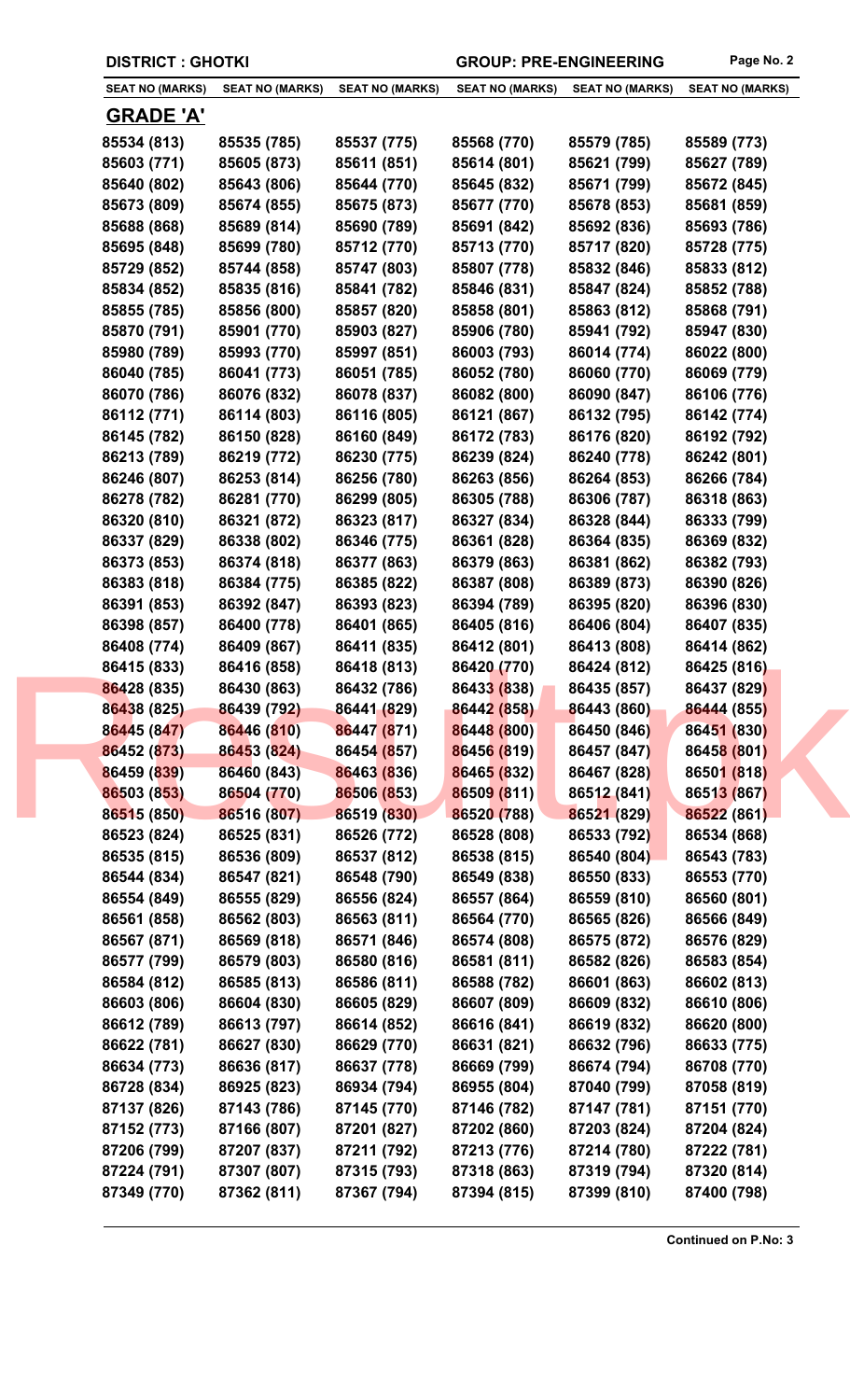| <b>DISTRICT: GHOTKI</b>    |                            |                            | <b>GROUP: PRE-ENGINEERING</b> |                            | Page No. 3                 |
|----------------------------|----------------------------|----------------------------|-------------------------------|----------------------------|----------------------------|
| <b>SEAT NO (MARKS)</b>     | <b>SEAT NO (MARKS)</b>     | <b>SEAT NO (MARKS)</b>     | <b>SEAT NO (MARKS)</b>        | <b>SEAT NO (MARKS)</b>     | <b>SEAT NO (MARKS)</b>     |
| <b>GRADE 'A'</b>           |                            |                            |                               |                            |                            |
| 87401 (826)                | 87431 (851)                | 87493 (807)                | 87500 (803)                   | 87511 (811)                | 87516 (873)                |
| 87517 (799)                | 87518 (860)                | 87519 (775)                | 87526 (812)                   | 87528 (770)                | 87687 (858)                |
| 87720 (807)                | 119221 (808)               | 126041 (826)               | 126043 (780)                  | 126044 (771)               | 126046 (810)               |
| 126060 (851)               | 126061 (801)               | 126062 (800)               | 126094 (812)                  | 126096 (841)               | 126097 (841)               |
| 126100 (871)               | 126101 (824)               | 126102 (838)               | 126103 (823)                  | 126104 (787)               | 126106 (840)               |
| 126110 (872)               | 126142 (861)               | 126143 (812)               | 126153 (842)                  | 126171 (795)               | 126190 (815)               |
| 126191 (787)               | 126228 (785)               | 126255 (822)               | 126267 (846)                  | 126268 (834)               | 126270 (837)               |
| 126272 (787)               | 126326 (813)               | 126335 (844)               | 126361 (829)                  | 126453 (807)               |                            |
| <b>GRADE 'B'</b>           |                            |                            |                               |                            |                            |
| 84501 (679)                | 84503 (698)                | 84504 (735)                | 84506 (753)                   | 84514 (731)                | 84516 (667)                |
| 84517 (706)                | 84518 (703)                | 84519 (730)                | 84534 (746)                   | 84537 (678)                | 84538 (664)                |
| 84540 (660)                | 84543 (684)                | 84549 (680)                | 84560 (663)                   | 84566 (763)                | 84572 (722)                |
| 84577 (702)                | 84581 (692)                | 84603 (750)                | 84604 (660)                   | 84605 (694)                | 84606 (672)                |
| 84607 (719)                | 84609 (660)                | 84615 (688)                | 84616 (685)                   | 84618 (665)                | 84621 (669)                |
| 84622 (660)                | 84627 (741)                | 84629 (730)                | 84632 (682)                   | 84634 (763)                | 84638 (717)                |
| 84639 (754)                | 84640 (662)                | 84644 (670)                | 84650 (676)                   | 84652 (685)                | 84660 (762)                |
| 84664 (762)                | 84665 (746)                | 84669 (701)                | 84670 (677)                   | 84677 (673)                | 84678 (712)                |
| 84679 (714)                | 84680 (670)                | 84684 (677)                | 84692 (687)                   | 84693 (684)                | 84694 (674)                |
| 84696 (664)                | 84697 (689)                | 84698 (718)                | 84705 (664)                   | 84708 (712)                | 84711 (669)                |
| 84713 (744)                | 84714 (733)                | 84715 (691)                | 84717 (691)                   | 84721 (725)                | 84722 (673)                |
| 84724 (727)                | 84726 (671)                | 84732 (681)                | 84735 (688)                   | 84738 (660)                | 84754 (675)                |
| 84760 (666)                | 84764 (692)                | 84766 (747)                | 84778 (701)                   | 84802 (668)                | 84808 (660)                |
| 84811 (691)                | 84812 (723)                | 84813 (696)                | 84819 (672)<br>84845 (661)    | 84820 (663)                | 84825 (667)                |
| 84832 (713)                | 84842 (679)                | 84844 (692)<br>84866 (688) |                               | 84846 (725)                | 84851 (677)                |
| 84852 (692)<br>84883 (676) | 84858 (663)<br>84884 (740) | 84885 (682)                | 84878 (672)<br>84886 (719)    | 84881 (761)<br>84887 (701) | 84882 (734)<br>84888 (703) |
| 84890 (664)                | 84891 (699)                | 84895 (706)                | 84896 (747)                   | 84898 (660)                | 84899 (679)                |
| 84900 (759)                | 84901 (687)                | 84905 (667)                | 84910 (744)                   | 84911 (693)                | 84915 (740)                |
| 84916 (723)                | 84919 (690)                | 84923 (668)                | 84925 (688)                   | 84926 (683)                | 84928 (691)                |
| 84940 (719)                | 84941 (702)                | 84944 (716)                | 84949 (685)                   | 84951 (660)                | 84954 (670)                |
| 84955 (686)                | 84956 (694)                | 84958 (730)                | 84961 (714)                   | 84962 (660)                | 84965 (755)                |
| 84968 (692)                | 84969 (685)                | 84970 (694)                | 84971 (702)                   | 84972 (660)                | 84975 (733)                |
| 84976 (670)                | 84977 (683)                | 84978 (763)                | 84980 (688)                   | 84982 (692)                | 84990 (718)                |
| 84995 (726)                | 84998 (688)                | 85000 (674)                | 85001 (681)                   | 85002 (719)                | 85003 (742)                |
| 85004 (664)                | 85005 (676)                | 85007 (756)                | 85008 (750)                   | 85009 (669)                | 85011 (706)                |
| 85013 (710)                | 85015 (708)                | 85017 (680)                | 85018 (734)                   | 85020 (700)                | 85021 (703)                |
| 85022 (764)                | 85025 (689)                | 85028 (726)                | 85033 (764)                   | 85037 (673)                | 85045 (735)                |
| 85047 (725)                | 85053 (680)                | 85056 (666)                | 85061 (751)                   | 85067 (703)                | 85068 (660)                |
| 85069 (664)                | 85072 (757)                | 85073 (660)                | 85086 (689)                   | 85087 (680)                | 85088 (680)                |
| 85089 (758)                | 85153 (744)                | 85154 (683)                | 85156 (660)                   | 85158 (745)                | 85160 (672)                |
| 85163 (724)                | 85168 (664)                | 85169 (727)                | 85170 (727)                   | 85171 (743)                | 85174 (740)                |
| 85176 (685)                | 85177 (716)                | 85179 (706)                | 85180 (727)                   | 85182 (738)                | 85183 (698)                |
| 85184 (740)                | 85188 (727)                | 85189 (763)                | 85192 (741)                   | 85193 (754)                | 85195 (761)                |
| 85198 (729)                | 85199 (699)                | 85200 (737)                | 85207 (723)                   | 85210 (743)                | 85213 (691)                |
| 85214 (753)                | 85218 (735)                | 85220 (717)                | 85222 (740)                   | 85226 (724)                | 85227 (720)                |
| 85233 (763)                | 85237 (692)                | 85239 (756)                | 85240 (732)                   | 85242 (720)                | 85243 (760)                |
| 85247 (668)                | 85248 (730)                | 85253 (754)                | 85254 (737)                   | 85255 (692)                | 85256 (728)                |
| 85257 (748)                | 85259 (685)                | 85263 (757)                | 85264 (670)                   | 85273 (750)                | 85277 (697)                |
| 85278 (663)                | 85279 (708)                | 85280 (705)                | 85281 (742)                   | 85283 (700)                | 85284 (725)                |
| 85285 (695)                | 85287 (757)                | 85288 (757)                | 85290 (689)                   | 85291 (720)                | 85295 (753)                |
| 85296 (738)                | 85297 (720)                | 85298 (717)                | 85299 (683)                   | 85302 (715)                | 85305 (754)                |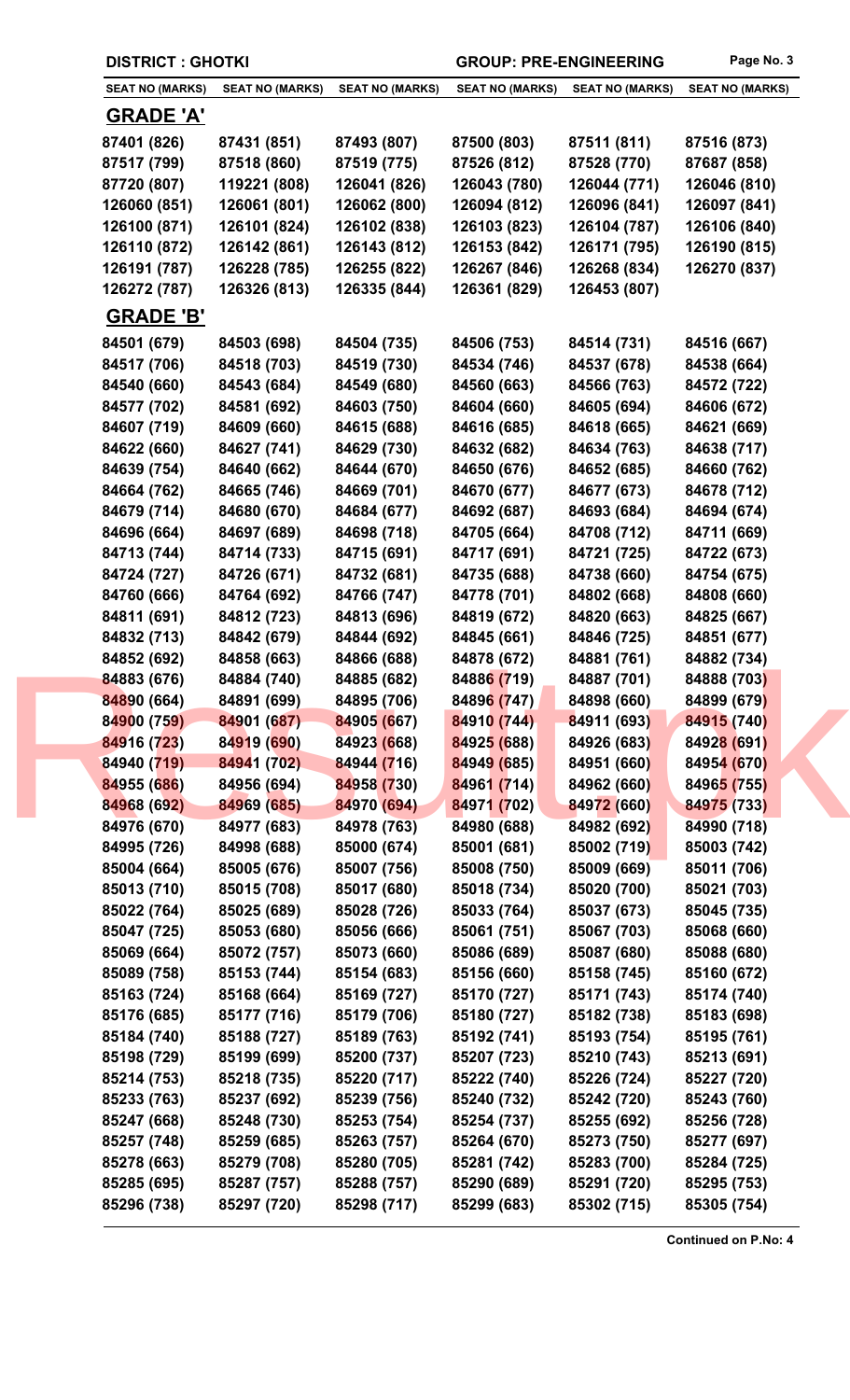| <b>DISTRICT: GHOTKI</b>    |                        |                        | <b>GROUP: PRE-ENGINEERING</b> |                        | Page No. 4             |
|----------------------------|------------------------|------------------------|-------------------------------|------------------------|------------------------|
| <b>SEAT NO (MARKS)</b>     | <b>SEAT NO (MARKS)</b> | <b>SEAT NO (MARKS)</b> | <b>SEAT NO (MARKS)</b>        | <b>SEAT NO (MARKS)</b> | <b>SEAT NO (MARKS)</b> |
| <b>GRADE 'B'</b>           |                        |                        |                               |                        |                        |
| 85312 (702)                | 85323 (708)            | 85327 (730)            | 85355 (725)                   | 85357 (670)            | 85374 (711)            |
| 85375 (749)                | 85382 (714)            | 85396 (701)            | 85401 (714)                   | 85407 (749)            | 85412 (725)            |
| 85420 (743)                | 85451 (753)            | 85452 (671)            | 85453 (764)                   | 85455 (752)            | 85456 (757)            |
| 85458 (664)                | 85460 (740)            | 85462 (698)            | 85464 (749)                   | 85465 (723)            | 85468 (660)            |
| 85470 (763)                | 85472 (759)            | 85473 (674)            | 85476 (747)                   | 85477 (715)            | 85479 (723)            |
| 85482 (742)                | 85483 (723)            | 85484 (749)            | 85487 (731)                   | 85492 (700)            | 85493 (761)            |
| 85495 (743)                | 85496 (730)            | 85501 (748)            | 85510 (676)                   | 85511 (693)            | 85515 (686)            |
| 85516 (755)                | 85520 (760)            | 85521 (754)            | 85522 (763)                   | 85523 (691)            | 85530 (702)            |
| 85536 (743)                | 85538 (722)            | 85539 (724)            | 85540 (663)                   | 85551 (661)            | 85552 (680)            |
| 85564 (688)                | 85566 (667)            | 85569 (718)            | 85570 (703)                   | 85571 (734)            | 85573 (723)            |
| 85575 (744)                | 85577 (704)            | 85578 (660)            | 85583 (745)                   | 85585 (717)            | 85590 (727)            |
| 85591 (731)                | 85593 (743)            | 85596 (662)            | 85600 (752)                   | 85604 (732)            | 85606 (735)            |
| 85607 (718)                | 85612 (752)            | 85615 (734)            | 85616 (669)                   | 85618 (673)            | 85620 (725)            |
| 85622 (717)                | 85623 (727)            | 85628 (699)            | 85629 (660)                   | 85632 (749)            | 85633 (754)            |
| 85635 (662)                | 85636 (742)            | 85638 (669)            | 85639 (698)                   | 85641 (699)            | 85642 (746)            |
| 85648 (660)                | 85676 (730)            | 85680 (718)            | 85684 (762)                   | 85686 (756)            | 85687 (709)            |
| 85696 (715)                | 85714 (711)            | 85715 (673)            | 85716 (683)                   | 85718 (758)            | 85719 (753)            |
| 85723 (718)                | 85724 (694)            | 85725 (699)            | 85726 (689)                   | 85727 (711)            | 85730 (722)            |
| 85731 (693)                | 85732 (751)            | 85733 (660)            | 85734 (711)                   | 85735 (753)            | 85736 (728)            |
| 85737 (689)                | 85738 (739)            | 85739 (698)            | 85741 (662)                   | 85742 (721)            | 85743 (712)            |
| 85745 (748)                | 85746 (704)            | 85748 (672)            | 85750 (726)                   | 85754 (719)            | 85760 (734)            |
| 85764 (660)                | 85769 (732)            | 85770 (674)            | 85771 (724)                   | 85773 (662)            | 85774 (718)            |
| 85778 (682)                | 85779 (744)            | 85780 (685)            | 85783 (684)                   | 85784 (736)            | 85787 (698)            |
| 85789 (660)                | 85791 (739)            | 85793 (685)            | 85794 (660)                   | 85797 (707)            | 85798 (702)            |
| 85799 (679)                | 85800 (709)            | 85801 (660)            | 85802 (701)                   | 85803 (754)            | 85804 (704)            |
| 85805 (672)                | 85806 (729)            | 85808 (675)            | 85811 (678)                   | 85814 (699)            | 85817 (709)            |
| 85818 (714)                | 85820 (684)            | 85821 (665)            | 85822 (732)                   | 85824 (739)            | 85826 (672)            |
| 85829 (704)                | 85831 (684)            | 85836 (719)            | 85838 (683)                   | 85839 (664)            | 85840 (679)            |
| 85843 (660)                | 85844 (690)            | 85845 (694)            | 85848 (694)                   | 85849 (729)            | 85851 (724)            |
| 85853 (751)                | 85854 (736)            | 85859 (674)            | 85860 (729)                   | 85861 (712)            | 85862 (739)            |
| 85864 (694)                | 85865 (741)            | 85866 (762)            | 85867 (693)                   | 85871 (709)            | 85872 (763)            |
| 85874 (710)                | 85904 (736)            | 85905 (745)            | 85911 (669)                   | 85912 (674)            | 85914 (706)            |
| 85915 (707)                | 85916 (740)            | 85917 (660)            | 85921 (660)                   | 85922 (694)            | 85926 (667)            |
| 85929 (660)                | 85933 (730)            | 85934 (679)            | 85935 (660)                   | 85936 (679)            | 85938 (679)            |
| 85940 (664)                | 85942 (675)            | 85945 (689)            | 85946 (668)                   | 85948 (670)            | 85949 (685)            |
| 85952 (737)                | 85954 (683)            | 85955 (662)            | 85956 (660)                   | 85959 (747)            | 85961 (679)            |
| 85966 (660)                | 85969 (730)            | 85971 (727)            | 85973 (740)                   | 85975 (763)            | 85985 (750)            |
| 85987 (722)                | 85988 (669)            | 85990 (668)            | 86004 (665)                   | 86006 (672)            | 86008 (676)            |
| 86010 (717)                | 86012 (759)            | 86018 (698)            | 86019 (660)                   | 86020 (758)            | 86021 (700)            |
| 86023 (677)                | 86026 (729)            | 86028 (660)            | 86033 (716)                   | 86035 (692)            | 86036 (684)            |
| 86037 (680)                | 86038 (701)            | 86039 (707)            | 86042 (660)                   | 86045 (690)            | 86046 (721)            |
| 86047 (717)                | 86048 (754)            | 86050 (699)            | 86053 (670)                   | 86054 (664)            | 86055 (761)            |
| 86057 (711)                | 86059 (729)            | 86061 (752)            | 86062 (675)                   | 86067 (749)            | 86068 (672)            |
| 86071 (720)                | 86072 (757)            | 86077 (667)            | 86079 (668)                   | 86081 (715)            | 86085 (691)            |
| 86086 (698)                | 86089 (711)            | 86092 (682)            | 86095 (709)                   | 86096 (697)            | 86097 (724)            |
| 86098 (707)                | 86100 (704)            | 86103 (706)            | 86104 (712)                   | 86105 (670)            | 86107 (690)            |
| 86110 (713)                | 86111 (713)            | 86115 (719)            | 86120 (679)                   | 86123 (671)            | 86125 (665)            |
| 86126 (737)                | 86133 (714)            | 86134 (676)            | 86135 (755)                   | 86137 (697)            | 86140 (755)            |
|                            | 86143 (711)            | 86146 (699)            |                               | 86152 (660)            | 86156 (662)            |
| 86141 (685)<br>86157 (755) | 86158 (719)            | 86163 (701)            | 86151 (712)<br>86164 (739)    | 86165 (751)            | 86167 (663)            |
| 86168 (685)                | 86169 (679)            | 86170 (727)            | 86171 (752)                   | 86173 (688)            | 86178 (722)            |
|                            |                        |                        |                               |                        |                        |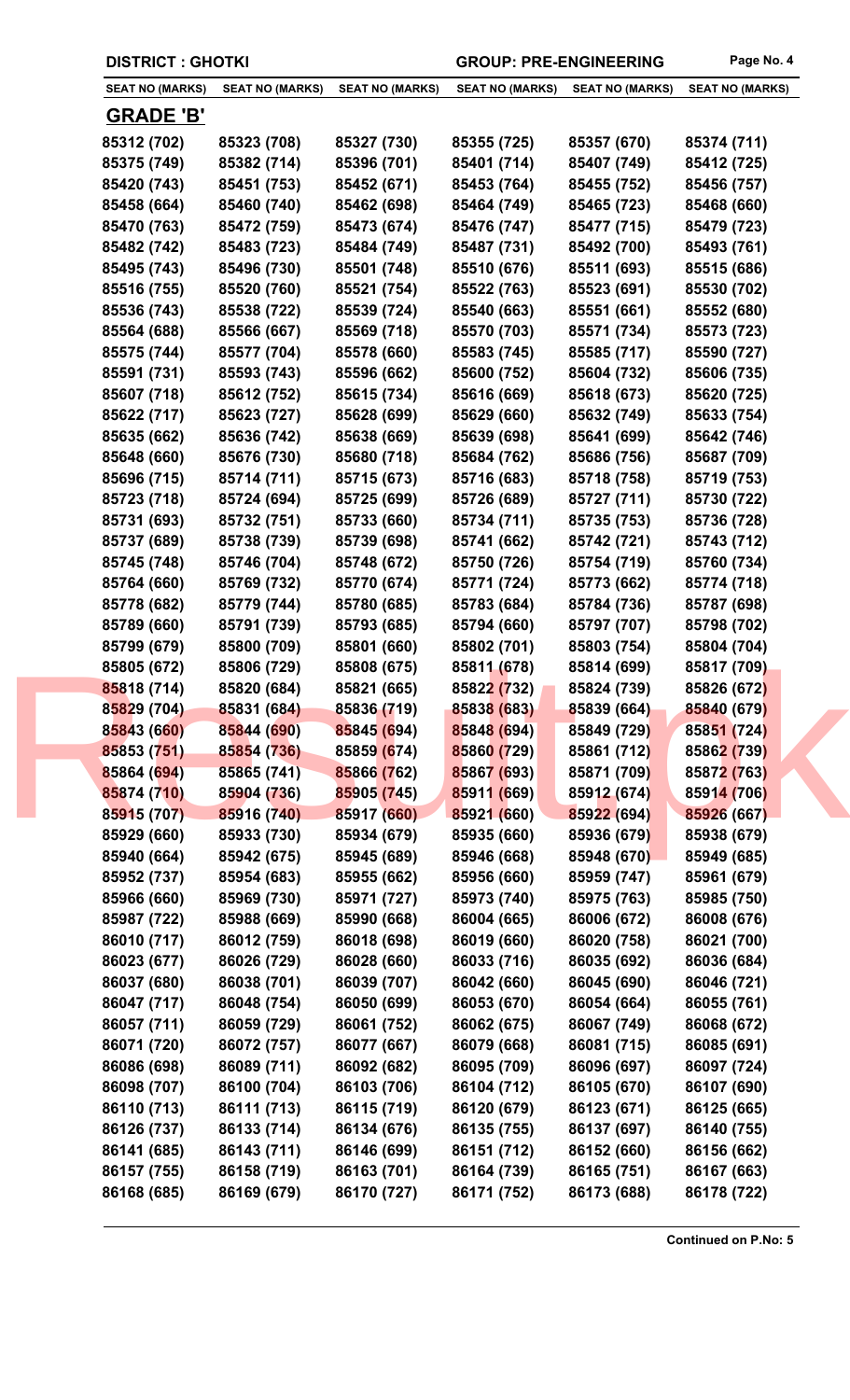| <b>SEAT NO (MARKS)</b> | <b>SEAT NO (MARKS)</b> | <b>SEAT NO (MARKS)</b> | <b>SEAT NO (MARKS)</b> | <b>SEAT NO (MARKS)</b> | <b>SEAT NO (MARKS)</b> |
|------------------------|------------------------|------------------------|------------------------|------------------------|------------------------|
| <b>GRADE 'B'</b>       |                        |                        |                        |                        |                        |
| 86185 (701)            | 86189 (705)            | 86207 (719)            | 86208 (676)            | 86210 (674)            | 86215 (764)            |
| 86222 (702)            | 86225 (716)            | 86226 (762)            | 86229 (715)            | 86236 (733)            | 86238 (732)            |
| 86243 (752)            | 86244 (712)            | 86245 (697)            | 86247 (660)            | 86249 (722)            | 86250 (757)            |
| 86251 (692)            | 86252 (727)            | 86254 (681)            | 86259 (680)            | 86260 (663)            | 86261 (698)            |
| 86265 (729)            | 86272 (698)            | 86274 (662)            | 86283 (694)            | 86286 (672)            | 86288 (663)            |
| 86293 (747)            | 86296 (672)            | 86297 (691)            | 86300 (660)            | 86301 (701)            | 86303 (760)            |
| 86307 (733)            | 86308 (702)            | 86313 (748)            | 86316 (717)            | 86324 (707)            | 86326 (714)            |
| 86332 (754)            | 86334 (758)            | 86342 (703)            | 86343 (692)            | 86348 (697)            | 86370 (746)            |
| 86386 (761)            | 86388 (763)            | 86402 (679)            | 86410 (725)            | 86417 (738)            | 86419 (745)            |
| 86421 (758)            | 86449 (739)            | 86461 (762)            | 86466 (696)            | 86468 (744)            | 86508 (680)            |
| 86518 (752)            | 86524 (752)            | 86529 (745)            | 86530 (755)            | 86531 (763)            | 86532 (688)            |
| 86541 (706)            | 86546 (720)            | 86552 (730)            | 86568 (747)            | 86570 (688)            | 86572 (724)            |
| 86573 (755)            | 86606 (722)            | 86611 (746)            | 86615 (751)            | 86617 (758)            | 86618 (669)            |
| 86623 (748)            | 86624 (752)            | 86625 (757)            | 86626 (700)            | 86628 (736)            | 86630 (744)            |
| 86635 (662)            | 86642 (698)            | 86647 (684)            | 86649 (696)            | 86650 (667)            | 86651 (715)            |
| 86652 (743)            | 86658 (732)            | 86665 (717)            | 86670 (712)            | 86671 (726)            | 86677 (745)            |
| 86678 (668)            | 86682 (748)            | 86683 (711)            | 86688 (738)            | 86690 (697)            | 86691 (758)            |
| 86692 (745)            | 86701 (671)            | 86704 (662)            | 86707 (754)            | 86709 (667)            | 86710 (687)            |
| 86714 (686)            | 86729 (673)            | 86732 (675)            | 86734 (695)            | 86735 (696)            | 86736 (688)            |
| 86759 (661)            | 86760 (675)            | 86761 (705)            | 86762 (751)            | 86765 (663)            | 86774 (716)            |
| 86775 (677)            | 86777 (688)            | 86778 (686)            | 86779 (685)            | 86780 (702)            | 86783 (720)            |
| 86784 (660)            | 86787 (694)            | 86790 (670)            | 86796 (688)            | 86800 (681)            | 86802 (701)            |
| 86804 (670)            | 86809 (721)            | 86810 (711)            | 86811 (674)            | 86812 (706)            | 86813 (701)            |
| 86814 (702)            | 86821 (673)            | 86824 (660)            | 86825 (660)            | 86826 (722)            | 86832 (684)            |
| 86833 (660)            | 86849 (660)            | 86854 (730)            | 86856 (722)            | 86858 (671)            | 86860 (665)            |
| 86875 (684)            | 86876 (707)            | 86877 (717)            | 86879 (681)            | 86880 (707)            | 86884 (660)            |
| 86885 (696)            | 86889 (660)            | 86892 (688)            | 86895 (660)            | 86899 (689)            | 86907 (703)            |
| 86908 (671)            | 86913 (668)            | 86917 (746)            | 86918 (663)            | 86921 (695)            | 86922 (704)            |
| 86936 (705)            | 86945 (702)            | 86951 (737)            | 86952 (676)            | 86954 (717)            | 86963 (707)            |
| 86968 (672)            | 86969 (726)            | 86973 (705)            | 86977 (698)            | 86978 (705)            | 86998 (682)            |
| 87001 (688)            | 87010 (677)            | 87015 (720)            | 87020 (738)            | 87026 (697)            | 87027 (701)            |
| 87034 (681)            | 87035 (672)            | 87039 (745)            | 87044 (753)            | 87052 (690)            | 87054 (668)            |
| 87059 (757)            | 87060 (674)            | 87064 (681)            | 87065 (660)            | 87067 (755)            | 87068 (747)            |
| 87071 (660)            | 87072 (663)            | 87073 (690)            | 87091 (666)            | 87098 (717)            | 87099 (673)            |
| 87101 (688)            | 87107 (660)            | 87109 (681)            | 87110 (662)            | 87114 (683)            | 87118 (689)            |
| 87133 (671)            | 87135 (705)            | 87136 (665)            | 87138 (763)            | 87144 (698)            | 87150 (757)            |
| 87153 (683)            | 87154 (684)            | 87155 (663)            | 87156 (713)            | 87159 (685)            | 87160 (702)            |
| 87164 (755)            | 87165 (755)            | 87215 (749)            | 87216 (727)            | 87217 (734)            | 87218 (748)            |
| 87220 (667)            | 87221 (747)            | 87223 (727)            | 87226 (737)            | 87228 (660)            | 87229 (748)            |
| 87230 (690)            | 87253 (681)            | 87256 (671)            | 87260 (660)            | 87263 (681)            | 87264 (697)            |
| 87267 (660)            | 87292 (660)            | 87308 (737)            | 87309 (764)            | 87321 (735)            | 87322 (751)            |
| 87324 (689)            | 87326 (687)            | 87327 (719)            | 87330 (757)            | 87332 (730)            | 87351 (660)            |
| 87353 (700)            | 87361 (675)            | 87377 (755)            | 87381 (762)            | 87383 (747)            | 87384 (660)            |
| 87387 (660)            | 87396 (679)            | 87397 (723)            | 87402 (747)            | 87404 (709)            | 87406 (674)            |
| 87414 (710)            | 87417 (716)            | 87418 (698)            | 87422 (689)            | 87425 (660)            | 87426 (660)            |
| 87427 (695)            | 87429 (682)            | 87430 (682)            | 87432 (707)            | 87435 (732)            | 87440 (666)            |
| 87445 (672)            | 87447 (723)            | 87448 (707)            | 87450 (663)            | 87452 (683)            | 87457 (732)            |
| 87462 (700)            | 87463 (687)            | 87465 (726)            | 87467 (660)            | 87475 (678)            | 87479 (690)            |
| 87487 (661)            | 87492 (699)            | 87497 (675)            | 87499 (689)            | 87501 (707)            | 87503 (674)            |
| 87505 (681)            | 87506 (687)            | 87507 (721)            | 87520 (660)            | 87521 (708)            | 87527 (735)            |
|                        |                        |                        |                        |                        |                        |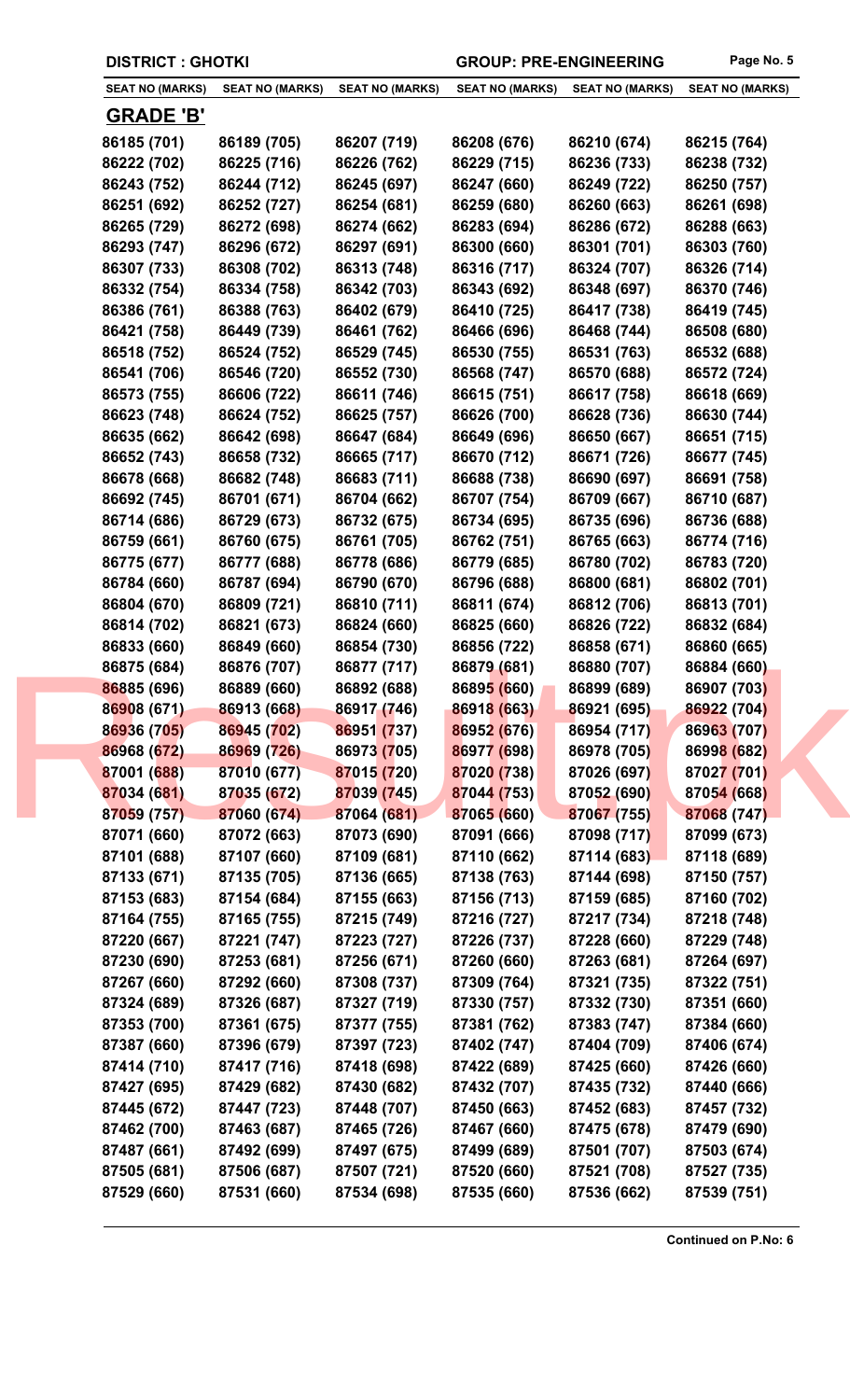|  | <b>DISTRICT : GHOTKI</b>   |                            |                            | <b>GROUP: PRE-ENGINEERING</b> |                            | Page No. 6                 |
|--|----------------------------|----------------------------|----------------------------|-------------------------------|----------------------------|----------------------------|
|  | <b>SEAT NO (MARKS)</b>     | <b>SEAT NO (MARKS)</b>     | <b>SEAT NO (MARKS)</b>     | <b>SEAT NO (MARKS)</b>        | <b>SEAT NO (MARKS)</b>     | <b>SEAT NO (MARKS)</b>     |
|  | <b>GRADE 'B'</b>           |                            |                            |                               |                            |                            |
|  | 87541 (681)                | 87566 (758)                | 87666 (741)                | 87670 (669)                   | 87672 (743)                | 87673 (732)                |
|  | 87691 (729)                | 87692 (699)                | 87693 (706)                | 87698 (662)                   | 87701 (682)                | 87702 (709)                |
|  | 87706 (749)                | 87723 (680)                | 87724 (707)                | 87726 (698)                   | 87734 (669)                | 87737 (690)                |
|  | 87740 (720)                | 87742 (754)                | 87748 (734)                | 87751 (669)                   | 87752 (682)                | 102186 (699)               |
|  | 126007 (727)               | 126042 (699)               | 126045 (753)               | 126047 (702)                  | 126048 (754)               | 126059 (677)               |
|  | 126071 (685)               | 126093 (730)               | 126099 (754)               | 126105 (694)                  | 126108 (696)               | 126109 (684)               |
|  | 126132 (726)               | 126152 (672)               | 126154 (686)               | 126155 (762)                  | 126189 (674)               | 126201 (660)               |
|  | 126218 (694)               | 126226 (672)               | 126227 (710)               | 126231 (762)                  | 126232 (705)               | 126237 (757)               |
|  | 126241 (720)               | 126265 (686)               | 126271 (733)               | 126273 (677)                  | 126274 (761)               | 126323 (699)               |
|  | 126324 (725)               | 126325 (691)               | 126336 (759)               | 126337 (687)                  | 126339 (683)               | 126340 (699)               |
|  | 126344 (678)               | 126345 (737)               | 126346 (694)               | 126347 (696)                  | 126350 (690)               | 126352 (667)               |
|  | 126362 (753)               | 126465 (685)               | 126512 (665)               | 126515 (684)                  | 126517 (687)               | 126519 (716)               |
|  | <b>GRADE 'C'</b>           |                            |                            |                               |                            |                            |
|  | 84505 (626)                | 84507 (564)                | 84509 (642)                | 84510 (652)                   | 84511 (593)                | 84512 (633)                |
|  | 84520 (562)                | 84522 (596)                | 84524 (620)                | 84525 (629)                   | 84526 (605)                | 84528 (600)                |
|  | 84529 (609)                | 84532 (575)                | 84533 (612)                | 84535 (626)                   | 84536 (620)                | 84539 (626)                |
|  | 84541 (628)                | 84542 (563)                | 84546 (561)                | 84547 (595)                   | 84548 (573)                | 84551 (615)                |
|  | 84552 (633)                | 84553 (607)                | 84554 (597)                | 84555 (604)                   | 84556 (599)                | 84557 (577)                |
|  | 84558 (605)                | 84559 (599)                | 84562 (629)                | 84563 (626)                   | 84564 (559)                | 84565 (608)                |
|  | 84567 (582)                | 84568 (581)                | 84569 (554)                | 84575 (601)                   | 84578 (562)                | 84579 (618)                |
|  | 84580 (550)                | 84585 (574)                | 84587 (579)                | 84590 (584)                   | 84591 (598)                | 84592 (653)                |
|  | 84593 (647)                | 84594 (632)                | 84597 (564)                | 84599 (568)                   | 84601 (563)                | 84602 (622)                |
|  | 84608 (630)                | 84613 (633)                | 84614 (636)                | 84617 (643)                   | 84620 (599)                | 84623 (622)                |
|  | 84624 (635)<br>84641 (616) | 84626 (646)                | 84630 (651)<br>84643 (615) | 84631 (599)<br>84646 (555)    | 84635 (648)                | 84637 (605)                |
|  | <b>84653 (603)</b>         | 84642 (636)<br>84654 (622) | 84655 (562)                | 84661 (637)                   | 84647 (550)<br>84667 (636) | 84649 (577)<br>84672 (627) |
|  | 84673 (600)                | 84675 (564)                | 84681 (653)                | 84682 (605)                   | 84685 (619)                | 84688 (583)                |
|  | 84689 (568)                | 84690 (628)                | 84691 (558)                | 84695 (622)                   | 84699 (593)                | 84700 (562)                |
|  | 84701 (550)                | 84702 (620)                | 84703 (640)                | 84706 (591)                   | 84718 (625)                | 84720 (624)                |
|  | 84725 (621)                | 84727 (573)                | 84728 (565)                | 84731 (630)                   | 84733 (557)                | 84736 (632)                |
|  | 84739 (587)                | 84740 (621)                | 84741 (615)                | 84742 (552)                   | 84746 (623)                | 84747 (577)                |
|  | 84749 (580)                | 84750 (620)                | 84751 (565)                | 84752 (565)                   | 84756 (586)                | 84757 (648)                |
|  | 84758 (637)                | 84759 (606)                | 84761 (623)                | 84762 (642)                   | 84768 (643)                | 84769 (582)                |
|  | 84770 (595)                | 84771 (609)                | 84772 (588)                | 84773 (562)                   | 84774 (614)                | 84775 (567)                |
|  | 84776 (617)                | 84777 (618)                | 84779 (618)                | 84780 (560)                   | 84782 (638)                | 84783 (597)                |
|  | 84784 (615)                | 84786 (625)                | 84788 (560)                | 84790 (595)                   | 84792 (561)                | 84793 (613)                |
|  | 84794 (579)                | 84795 (631)                | 84797 (615)                | 84798 (622)                   | 84799 (601)                | 84800 (574)                |
|  | 84803 (552)                | 84805 (572)                | 84806 (617)                | 84807 (605)                   | 84810 (623)                | 84815 (625)                |
|  | 84817 (589)                | 84824 (648)                | 84827 (590)                | 84829 (645)                   | 84843 (652)                | 84850 (579)                |
|  | 84853 (609)                | 84854 (575)                | 84857 (561)                | 84862 (560)                   | 84863 (562)                | 84865 (554)                |
|  | 84867 (584)                | 84873 (552)                | 84874 (598)                | 84876 (650)                   | 84877 (604)                | 84880 (596)                |
|  | 84892 (620)                | 84893 (617)                | 84894 (607)                | 84897 (648)                   | 84908 (652)                | 84912 (653)                |
|  | 84913 (615)                | 84914 (639)                | 84920 (649)                | 84921 (646)                   | 84927 (623)                | 84930 (623)                |
|  | 84932 (568)                | 84934 (626)                | 84935 (567)                | 84936 (632)                   | 84937 (596)                | 84938 (578)                |
|  | 84945 (619)                | 84946 (616)                | 84948 (625)                | 84950 (597)                   | 84953 (588)                | 84957 (605)                |
|  | 84959 (623)<br>84979 (647) | 84960 (648)<br>84981 (567) | 84964 (630)<br>84983 (550) | 84966 (636)<br>84984 (617)    | 84967 (649)<br>84985 (588) | 84973 (648)<br>84986 (559) |
|  | 84988 (638)                | 84989 (633)                | 84991 (653)                | 84992 (579)                   | 84993 (573)                | 84994 (634)                |
|  | 85006 (599)                | 85026 (620)                | 85029 (557)                | 85030 (601)                   | 85032 (631)                | 85036 (606)                |
|  | 85038 (631)                | 85041 (616)                | 85042 (623)                | 85043 (634)                   | 85048 (563)                | 85050 (615)                |
|  | 85051 (638)                | 85054 (628)                | 85057 (593)                | 85059 (601)                   | 85060 (576)                | 85062 (579)                |
|  |                            |                            |                            |                               |                            |                            |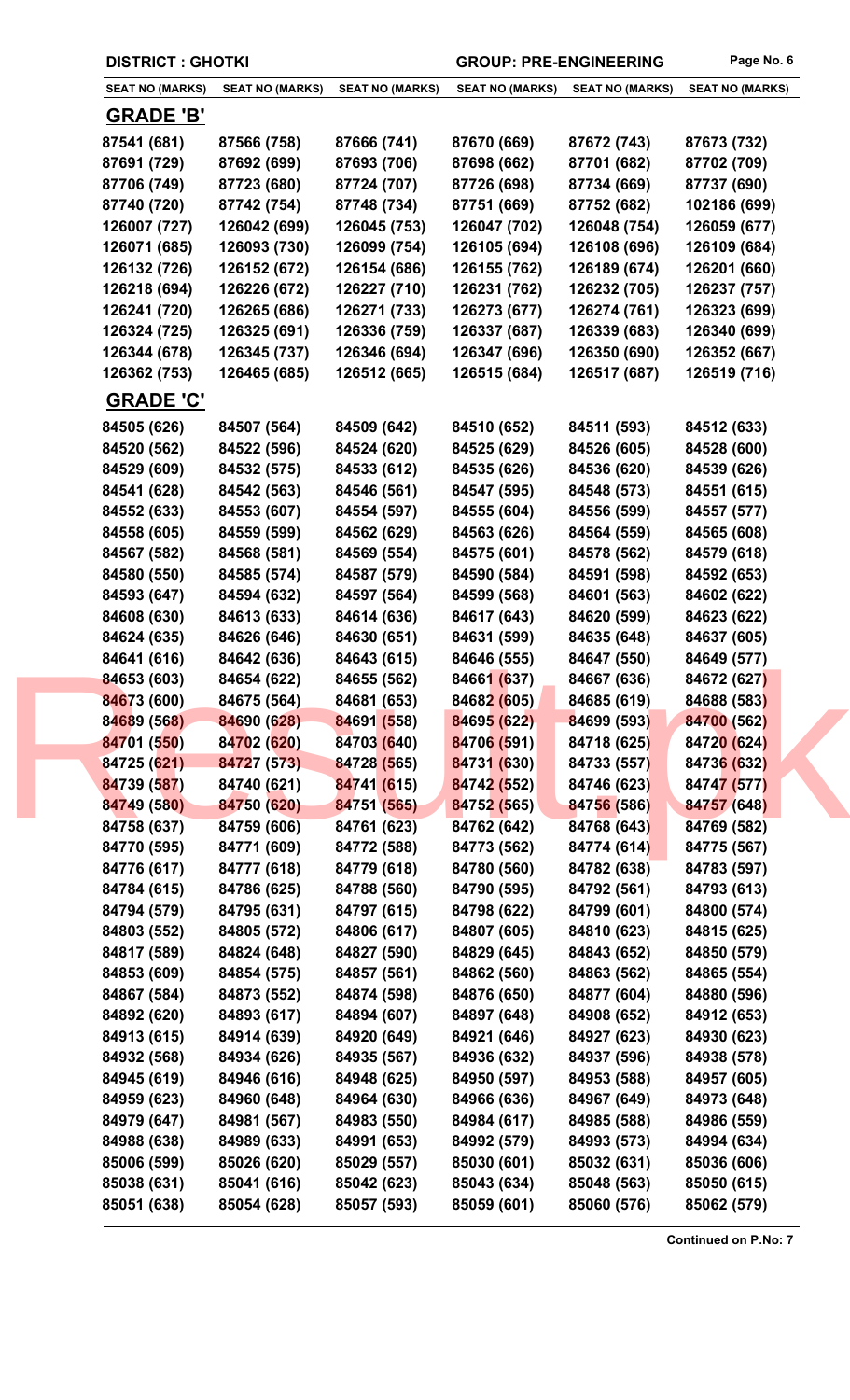| <b>SEAT NO (MARKS)</b> | <b>SEAT NO (MARKS)</b> | <b>SEAT NO (MARKS)</b> | <b>SEAT NO (MARKS)</b> | <b>SEAT NO (MARKS)</b> | <b>SEAT NO (MARKS)</b> |
|------------------------|------------------------|------------------------|------------------------|------------------------|------------------------|
| <b>GRADE 'C'</b>       |                        |                        |                        |                        |                        |
| 85064 (586)            | 85065 (623)            | 85066 (610)            | 85074 (606)            | 85080 (550)            | 85081 (648)            |
| 85084 (630)            | 85157 (643)            | 85175 (641)            | 85190 (586)            | 85201 (611)            | 85225 (648)            |
| 85228 (614)            | 85249 (639)            | 85252 (622)            | 85258 (597)            | 85261 (651)            | 85272 (568)            |
| 85274 (600)            | 85293 (617)            | 85309 (634)            | 85321 (586)            | 85326 (653)            | 85328 (579)            |
| 85333 (607)            | 85334 (636)            | 85344 (653)            | 85345 (603)            | 85488 (653)            | 85497 (597)            |
| 85528 (648)            | 85553 (633)            | 85555 (642)            | 85557 (586)            | 85558 (574)            | 85560 (552)            |
| 85561 (627)            | 85562 (590)            | 85563 (648)            | 85565 (563)            | 85572 (561)            | 85574 (627)            |
| 85580 (585)            | 85581 (616)            | 85584 (647)            | 85586 (649)            | 85587 (631)            | 85588 (617)            |
| 85592 (598)            | 85594 (579)            | 85595 (607)            | 85597 (653)            | 85598 (575)            | 85599 (626)            |
| 85608 (626)            | 85613 (570)            | 85617 (650)            | 85619 (564)            | 85626 (588)            | 85634 (595)            |
| 85637 (619)            | 85646 (653)            | 85700 (627)            | 85701 (621)            | 85702 (583)            | 85711 (646)            |
| 85720 (633)            | 85721 (633)            | 85749 (555)            | 85752 (586)            | 85753 (609)            | 85756 (556)            |
| 85757 (624)            | 85761 (645)            | 85762 (654)            | 85763 (646)            | 85765 (621)            | 85767 (615)            |
| 85768 (654)            | 85772 (608)            | 85775 (593)            | 85776 (574)            | 85777 (591)            | 85781 (636)            |
| 85785 (642)            | 85786 (630)            | 85788 (575)            | 85790 (573)            | 85792 (649)            | 85795 (550)            |
| 85796 (554)            | 85809 (613)            | 85813 (643)            | 85815 (650)            | 85816 (588)            | 85819 (608)            |
| 85823 (571)            | 85825 (622)            | 85827 (629)            | 85828 (646)            | 85830 (654)            | 85837 (635)            |
| 85842 (636)            | 85850 (653)            | 85873 (636)            | 85902 (650)            | 85907 (630)            | 85909 (644)            |
| 85913 (554)            | 85918 (556)            | 85919 (630)            | 85920 (614)            | 85924 (624)            | 85925 (648)            |
| 85927 (611)            | 85928 (646)            | 85930 (579)            | 85931 (629)            | 85932 (596)            | 85937 (641)            |
| 85943 (635)            | 85944 (646)            | 85950 (615)            | 85951 (570)            | 85953 (653)            | 85957 (605)            |
| 85958 (644)            | 85960 (624)            | 85963 (643)            | 85965 (621)            | 85968 (616)            | 85970 (628)            |
| 85972 (610)            | 85976 (629)            | 85977 (630)            | 85979 (582)            | 85984 (648)            | 85992 (602)            |
| 85995 (582)            | 85998 (592)            | 85999 (647)            | 86000 (609)            | 86005 (583)            | 86009 (615)            |
| 86013 (611)            | 86016 (621)            | 86017 (645)            | 86024 (616)            | 86027 (645)            | 86029 (646)            |
| 86030 (636)            | 86032 (650)            | 86034 (620)            | 86043 (618)            | 86056 (630)            | 86058 (630)            |
| 86065 (609)            | 86066 (650)            | 86073 (652)            | 86075 (643)            | 86080 (621)            | 86083 (577)            |
| 86087 (601)            | 86088 (618)            | 86091 (604)            | 86094 (645)            | 86099 (637)            | 86101 (641)            |
| 86102 (570)            | 86108 (643)            | 86109 (634)            | 86113 (642)            | 86117 (636)            | 86118 (620)            |
| 86119 (626)            | 86128 (629)            | 86130 (601)            | 86136 (653)            | 86138 (640)            | 86144 (648)            |
| 86147 (618)            | 86148 (586)            | 86153 (626)            | 86154 (580)            | 86155 (604)            | 86159 (630)            |
| 86162 (596)            | 86174 (588)            | 86175 (604)            | 86179 (650)            | 86180 (557)            | 86182 (632)            |
| 86183 (637)            | 86184 (607)            | 86186 (553)            | 86187 (612)            | 86191 (555)            | 86194 (565)            |
| 86195 (585)            | 86201 (654)            | 86203 (609)            | 86204 (608)            | 86205 (602)            | 86206 (596)            |
| 86209 (604)            | 86217 (613)            | 86221 (574)            | 86223 (646)            | 86224 (571)            | 86227 (649)            |
| 86228 (578)            | 86231 (615)            | 86233 (558)            | 86234 (618)            | 86235 (641)            | 86237 (638)            |
| 86241 (649)            | 86248 (583)            | 86257 (617)            | 86258 (587)            | 86262 (635)            | 86267 (573)            |
| 86268 (617)            | 86271 (624)            | 86273 (647)            | 86275 (623)            | 86277 (596)            | 86280 (601)            |
| 86282 (571)            | 86284 (628)            | 86289 (643)            | 86291 (617)            | 86292 (581)            | 86298 (609)            |
| 86309 (552)            | 86310 (646)            | 86311 (648)            | 86312 (619)            | 86314 (634)            | 86315 (590)            |
| 86329 (599)            | 86340 (623)            | 86344 (605)            | 86505 (641)            | 86587 (650)            | 86621 (604)            |
| 86641 (649)            | 86644 (600)            | 86646 (592)            | 86656 (598)            | 86659 (643)            | 86661 (563)            |
| 86664 (587)            | 86666 (591)            | 86667 (581)            | 86672 (599)            | 86673 (603)            | 86675 (611)            |
| 86680 (619)            | 86681 (607)            | 86687 (600)            | 86689 (613)            | 86702 (610)            | 86703 (643)            |
| 86705 (629)            | 86706 (631)            | 86711 (610)            | 86712 (577)            | 86713 (608)            | 86715 (637)            |
| 86718 (619)            | 86721 (565)            | 86722 (558)            | 86725 (588)            | 86726 (638)            | 86727 (619)            |
| 86730 (561)            | 86731 (566)            | 86733 (578)            | 86739 (583)            | 86740 (590)            | 86741 (585)            |
| 86743 (598)            | 86744 (624)            | 86746 (637)            | 86747 (648)            | 86750 (641)            | 86751 (654)            |
| 86752 (582)            | 86753 (621)            | 86754 (627)            | 86756 (634)            | 86758 (601)            | 86763 (598)            |
| 86764 (607)            | 86767 (624)            | 86768 (644)            | 86769 (619)            | 86770 (644)            | 86771 (610)            |
| 86772 (611)            | 86773 (581)            | 86776 (648)            | 86782 (553)            | 86785 (649)            | 86786 (650)            |
|                        |                        |                        |                        |                        |                        |

**DISTRICT : GHOTKI GROUP: PRE-ENGINEERING Page No. 7**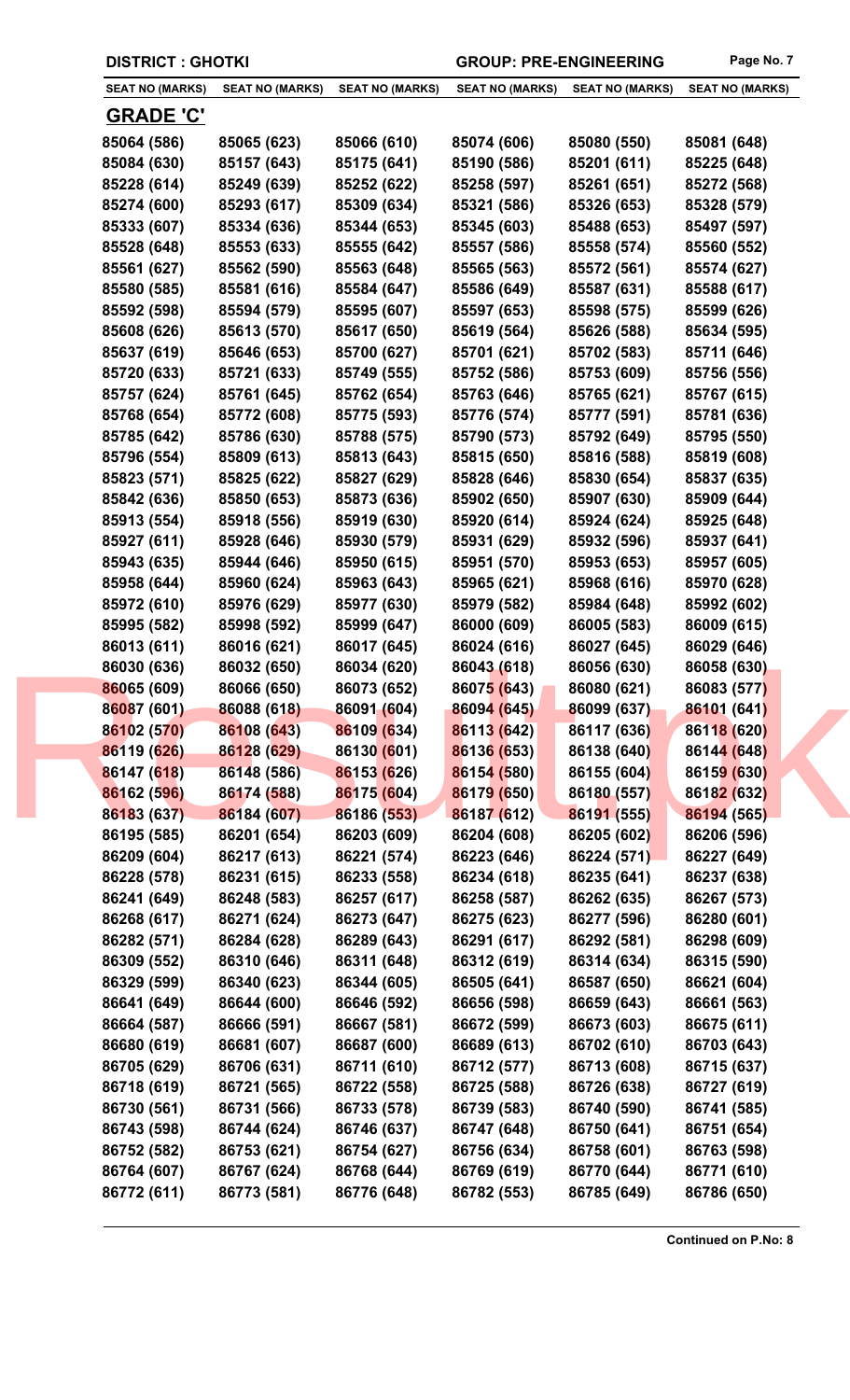| <b>DISTRICT: GHOTKI</b> |  |
|-------------------------|--|
|-------------------------|--|

GROUP: PRE-ENGINEERING Page No. 8

| <b>SEAT NO (MARKS)</b> | <b>SEAT NO (MARKS)</b> | <b>SEAT NO (MARKS)</b> | <b>SEAT NO (MARKS)</b> | <b>SEAT NO (MARKS)</b> | <b>SEAT NO (MARKS)</b> |
|------------------------|------------------------|------------------------|------------------------|------------------------|------------------------|
| <b>GRADE 'C'</b>       |                        |                        |                        |                        |                        |
| 86788 (567)            | 86791 (631)            | 86792 (638)            | 86795 (624)            | 86797 (586)            | 86799 (644)            |
| 86801 (584)            | 86803 (640)            | 86805 (594)            | 86806 (620)            | 86807 (634)            | 86808 (631)            |
| 86819 (623)            | 86822 (589)            | 86823 (646)            | 86827 (647)            | 86828 (607)            | 86829 (640)            |
| 86830 (563)            | 86831 (588)            | 86835 (569)            | 86836 (622)            | 86837 (633)            | 86838 (610)            |
| 86839 (588)            | 86840 (653)            | 86841 (627)            | 86842 (580)            | 86843 (637)            | 86844 (617)            |
| 86846 (611)            | 86847 (623)            | 86850 (598)            | 86851 (644)            | 86852 (630)            | 86853 (652)            |
| 86859 (622)            | 86861 (593)            | 86863 (614)            | 86865 (578)            | 86866 (580)            | 86867 (569)            |
| 86868 (618)            | 86869 (650)            | 86870 (652)            | 86871 (647)            | 86872 (602)            | 86873 (631)            |
| 86874 (651)            | 86882 (624)            | 86883 (580)            | 86887 (622)            | 86888 (620)            | 86890 (599)            |
| 86893 (597)            | 86894 (644)            | 86896 (573)            | 86897 (646)            | 86898 (648)            | 86900 (648)            |
| 86901 (552)            | 86902 (577)            | 86903 (592)            | 86904 (630)            | 86905 (590)            | 86906 (632)            |
| 86909 (561)            | 86910 (606)            | 86914 (609)            | 86919 (617)            | 86923 (577)            | 86924 (551)            |
| 86926 (645)            | 86927 (587)            | 86928 (594)            | 86929 (600)            | 86930 (653)            | 86933 (579)            |
| 86935 (621)            | 86937 (598)            | 86938 (586)            | 86939 (595)            | 86941 (580)            | 86942 (585)            |
| 86943 (626)            | 86944 (623)            | 86946 (618)            | 86947 (617)            | 86948 (557)            | 86949 (590)            |
| 86953 (612)            | 86957 (595)            | 86958 (622)            | 86959 (605)            | 86960 (620)            | 86961 (631)            |
| 86962 (595)            | 86965 (633)            | 86966 (624)            | 86970 (570)            | 86971 (589)            | 86972 (617)            |
| 86974 (619)            | 86975 (631)            | 86979 (554)            | 86980 (613)            | 86981 (588)            | 86982 (563)            |
| 86983 (571)            | 86984 (643)            | 86986 (612)            | 86987 (603)            | 86988 (604)            | 86989 (601)            |
| 86990 (596)            | 86999 (649)            | 87002 (588)            | 87004 (627)            | 87005 (618)            | 87006 (617)            |
| 87007 (600)            | 87008 (624)            | 87012 (591)            | 87013 (557)            | 87014 (612)            | 87016 (602)            |
| 87017 (584)            | 87018 (608)            | 87019 (621)            | 87021 (616)            | 87023 (646)            | 87024 (612)            |
| 87028 (622)            | 87029 (623)            | 87030 (563)            | 87031 (576)            | 87033 (595)            | 87036 (573)            |
| 87037 (630)            | 87041 (556)            | 87045 (619)            | 87047 (556)            | 87048 (617)            | 87049 (630)            |
| 87050 (595)            | 87051 (652)            | 87053 (597)            | 87055 (616)            | 87056 (644)            | 87057 (635)            |
| 87061 (620)            | 87062 (626)            | 87063 (550)            | 87074 (638)            | 87076 (623)            | 87077 (561)            |
| 87078 (632)            | 87079 (616)            | 87080 (644)            | 87082 (629)            | 87083 (606)            | 87084 (615)            |
| 87085 (604)            | 87086 (613)            | 87087 (590)            | 87088 (650)            | 87089 (567)            | 87090 (610)            |
| 87092 (609)            | 87093 (551)            | 87094 (604)            | 87096 (611)            | 87097 (576)            | 87100 (625)            |
| 87102 (594)            | 87103 (626)            | 87104 (636)            | 87106 (583)            | 87111 (636)            | 87117 (618)            |
| 87119 (597)            | 87121 (605)            | 87125 (626)            | 87129 (630)            | 87130 (647)            | 87131 (638)            |
| 87134 (602)            | 87140 (583)            | 87148 (624)            | 87149 (617)            | 87157 (633)            | 87158 (578)            |
| 87162 (600)            | 87163 (648)            | 87231 (646)            | 87234 (585)            | 87235 (651)            | 87236 (561)            |
| 87237 (571)            | 87238 (644)            | 87239 (604)            | 87240 (571)            | 87241 (567)            | 87242 (653)            |
| 87244 (614)            | 87245 (589)            | 87247 (580)            | 87249 (585)            | 87250 (552)            | 87251 (578)            |
| 87252 (556)            | 87254 (620)            | 87255 (572)            | 87257 (634)            | 87258 (603)            | 87259 (629)            |
| 87261 (610)            | 87262 (601)            | 87265 (605)            | 87266 (600)            | 87268 (627)            | 87269 (590)            |
| 87270 (605)            | 87271 (654)            | 87272 (631)            | 87274 (572)            | 87276 (550)            | 87277 (632)            |
| 87278 (567)            | 87279 (591)            | 87280 (607)            | 87281 (601)            | 87283 (621)            | 87285 (637)            |
| 87286 (648)            | 87288 (643)            | 87289 (605)            | 87290 (636)            | 87291 (592)            | 87293 (562)            |
| 87294 (585)            | 87296 (602)            | 87297 (584)            | 87299 (600)            | 87300 (605)            | 87301 (614)            |
| 87302 (612)            | 87303 (596)            | 87311 (636)            | 87313 (598)            | 87325 (603)            | 87328 (629)            |
| 87329 (601)            | 87341 (571)            | 87342 (607)            | 87343 (626)            | 87345 (611)            | 87347 (628)            |
| 87348 (645)            | 87350 (649)            | 87352 (638)            | 87354 (605)            | 87356 (576)            | 87357 (586)            |
| 87359 (556)            | 87360 (596)            | 87364 (550)            | 87365 (602)            | 87366 (623)            | 87368 (623)            |
| 87369 (632)            | 87370 (607)            | 87371 (596)            | 87372 (618)            | 87373 (571)            | 87374 (579)            |
| 87375 (580)            | 87379 (609)            | 87385 (615)            | 87386 (567)            | 87388 (612)            | 87390 (614)            |
| 87391 (593)            | 87392 (593)            | 87393 (649)            | 87403 (603)            | 87407 (619)            | 87408 (600)            |
| 87410 (636)            | 87411 (627)            | 87413 (635)            | 87415 (615)            | 87416 (604)            | 87419 (653)            |
| 87420 (592)            | 87423 (594)            | 87428 (650)            | 87433 (556)            | 87436 (639)            | 87437 (557)            |
| 87441 (563)            | 87442 (575)            | 87443 (550)            | 87444 (623)            | 87446 (646)            | 87449 (596)            |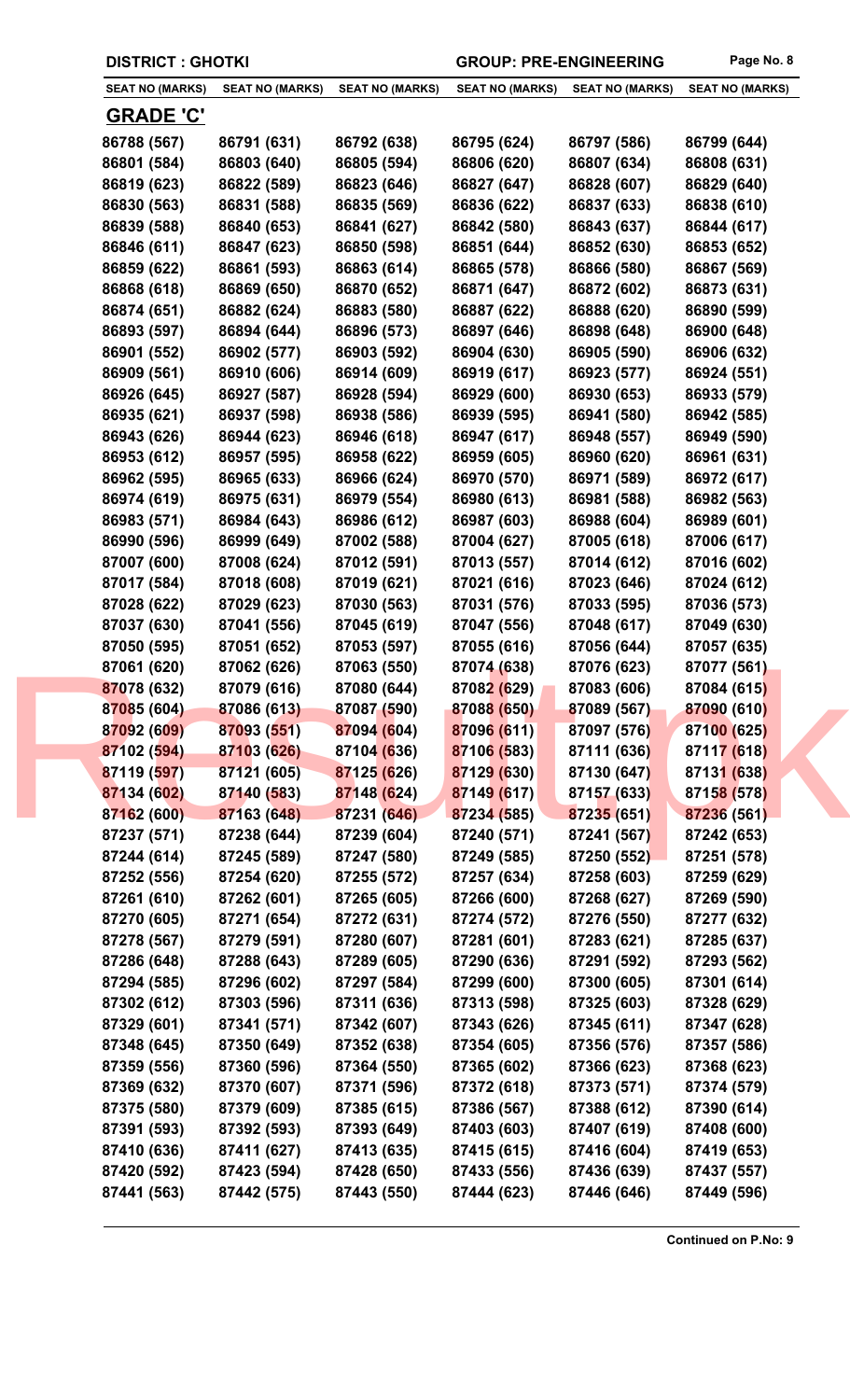| <b>DISTRICT: GHOTKI</b> |                        |                             | <b>GROUP: PRE-ENGINEERING</b> |                        | Page No. 9             |
|-------------------------|------------------------|-----------------------------|-------------------------------|------------------------|------------------------|
| <b>SEAT NO (MARKS)</b>  | <b>SEAT NO (MARKS)</b> | <b>SEAT NO (MARKS)</b>      | <b>SEAT NO (MARKS)</b>        | <b>SEAT NO (MARKS)</b> | <b>SEAT NO (MARKS)</b> |
| <b>GRADE 'C'</b>        |                        |                             |                               |                        |                        |
| 87451 (652)             | 87454 (581)            | 87458 (596)                 | 87460 (563)                   | 87461 (613)            | 87464 (631)            |
| 87468 (608)             | 87469 (606)            | 87470 (587)                 | 87473 (585)                   | 87474 (651)            | 87477 (587)            |
| 87478 (634)             | 87480 (571)            | 87481 (612)                 | 87482 (598)                   | 87483 (581)            | 87484 (627)            |
| 87485 (559)             | 87486 (575)            | 87489 (618)                 | 87490 (610)                   | 87491 (583)            | 87494 (588)            |
| 87495 (550)             | 87496 (610)            | 87498 (551)                 | 87502 (644)                   | 87508 (623)            | 87509 (569)            |
| 87510 (631)             | 87512 (650)            | 87514 (653)                 | 87533 (587)                   | 87651 (580)            | 87652 (604)            |
| 87653 (602)             | 87654 (558)            | 87655 (601)                 | 87658 (567)                   | 87661 (550)            | 87663 (569)            |
| 87668 (550)             | 87677 (613)            | 87679 (597)                 | 87683 (570)                   | 87685 (620)            | 87688 (559)            |
| 87689 (634)             | 87690 (653)            | 87696 (643)                 | 87697 (610)                   | 87699 (606)            | 87703 (597)            |
| 87704 (613)             | 87705 (567)            | 87707 (596)                 | 87708 (550)                   | 87710 (575)            | 87712 (608)            |
| 87714 (612)             | 87716 (613)            | 87721 (648)                 | 87727 (578)                   | 87728 (582)            | 87729 (596)            |
| 87730 (596)             | 87731 (611)            | 87732 (570)                 | 87735 (601)                   | 87738 (606)            | 87739 (619)            |
| 87743 (599)             | 87745 (629)            | 87746 (557)                 | 87753 (550)                   | 87754 (608)            | 87758 (590)            |
| 126003 (580)            | 126005 (560)           | 126010 (578)                | 126011 (556)                  | 126012 (582)           | 126013 (567)           |
| 126014 (642)            | 126015 (650)           | 126016 (593)                | 126017 (610)                  | 126018 (601)           | 126019 (596)           |
| 126023 (565)            | 126029 (654)           | 126031 (592)                | 126033 (579)                  | 126034 (561)           | 126039 (609)           |
| 126040 (558)            | 126049 (615)           | 126052 (587)                | 126053 (600)                  | 126054 (567)           | 126057 (594)           |
| 126058 (553)            | 126063 (569)           | 126066 (637)                | 126068 (637)                  | 126069 (588)           | 126070 (590)           |
| 126181 (558)            | 126182 (595)           | 126186 (593)                | 126187 (599)                  | 126188 (627)           | 126202 (599)           |
| 126203 (582)            | 126204 (551)           | 126206 (606)                | 126207 (651)                  | 126209 (588)           | 126210 (555)           |
| 126211 (560)            | 126213 (550)           | 126214 (587)                | 126215 (559)                  | 126217 (573)           | 126223 (593)           |
| 126224 (634)            | 126225 (560)           | 126230 (620)                | 126233 (605)                  | 126235 (554)           | 126236 (586)           |
| 126238 (633)            | 126240 (582)           | 126312 (582)                | 126314 (563)                  | 126315 (558)           | 126316 (563)           |
| 126319 (554)            | 126322 (599)           | 126328 (569)                | 126330 (550)                  | 126332 (567)           | 126334 (643)           |
| 126341 (575)            | 126343 (638)           | 126348 (580)                | 126351 (639)                  | 126354 (635)           | 126355 (595)           |
| 126373 (582)            | 126377 (571)           | 126378 (613)                | 126442 (575)                  | 126443 (563)           | 126444 (651)           |
| 126447 (583)            | 126451 (578)           | 126454 (555)                | 126458 (553)                  | 126460 (560)           | 126463 (555)           |
| 126464 (593)            | 126469 (594)           | 126472 (580)                | 126475 (561)                  | 126476 (592)           | <b>126478 (571)</b>    |
| 126480 (592)            | 126481 (588)           | 126482 (618)                | 126483 (614)                  | 126485 (619)           | 126486 (553)           |
| 126488 (550)            | 126489 (599)           | 12649 <mark>3 (</mark> 563) | 126495 (557)                  | 126496 (563)           | 126498 (635)           |
| 126499 (592)            | 126502 (609)           | 126503(550)                 | 126506 (567)                  | 126509 (591)           | 126510 (574)           |
| 126513 (653)            | 126522 (561)           | 126524 (550)                |                               |                        |                        |
|                         |                        |                             |                               |                        |                        |
| <b>GRADE 'D'</b>        |                        |                             |                               |                        |                        |
| 84502 (507)             | 84508 (502)            | 84521 (541)                 | 84530 (534)                   | 84550 (542)            | 84570 (488)            |
| 84573 (529)             | 84583 (523)            | 84584 (539)                 | 84589 (484)                   | 84595 (537)            | 84596 (500)            |
| 84598 (531)             | 84636 (535)            | 84656 (499)                 | 84683 (466)                   | 84686 (510)            | 84687 (529)            |
| 84729 (494)             | 84755 (548)            | 84763 (498)                 | 84781 (488)                   | 84785 (495)            | 84879 (544)            |
| 84922 (536)             | 84931 (529)            | 84939 (526)                 | 85035 (536)                   | 85058 (476)            | 85076 (534)            |
| 85079 (543)             | 85324 (539)            | 85341 (508)                 | 85541 (527)                   | 85559 (536)            | 85576 (506)            |
| 85703 (520)             | 85766 (510)            | 85983 (518)                 | 85991 (537)                   | 86011 (519)            | 86015 (544)            |
| 86190 (536)             | 86214 (536)            | 86232 (469)                 | 86676 (512)                   | 86755 (486)            | 86793 (544)            |
| 86798 (536)             | 86815 (530)            | 86816 (498)                 | 86817 (505)                   | 86845 (531)            | 86855 (536)            |
| 86916 (495)             | 86976 (510)            | 87022 (525)                 | 87038 (499)                   | 87046 (528)            | 87070 (512)            |
| 87081 (517)             | 87095 (505)            | 87120 (541)                 | 87132 (540)                   | 87232 (514)            | 87246 (542)            |
| 87248 (522)             | 87275 (536)            | 87287 (535)                 | 87298 (523)                   | 87363 (531)            | 87380 (536)            |
| 87424 (549)             | 87438 (518)            | 87455 (533)                 | 87466 (544)                   | 87471 (540)            | 87488 (537)            |
| 87667 (511)             | 87669 (508)            | 87675 (524)                 | 87709 (490)                   | 87750 (519)            | 126001 (535)           |
| 126002 (489)            | 126008 (515)           | 126009 (520)                | 126021 (475)                  | 126022 (516)           | 126024 (540)           |
| 126026 (531)            | 126028 (496)           | 126030 (483)                | 126032 (501)                  | 126035 (536)           | 126036 (495)           |
| 126037 (471)            | 126038 (517)           | 126051 (502)                | 126055 (528)                  | 126056 (499)           | 126064 (510)           |
|                         |                        | 126212 (520)                |                               |                        |                        |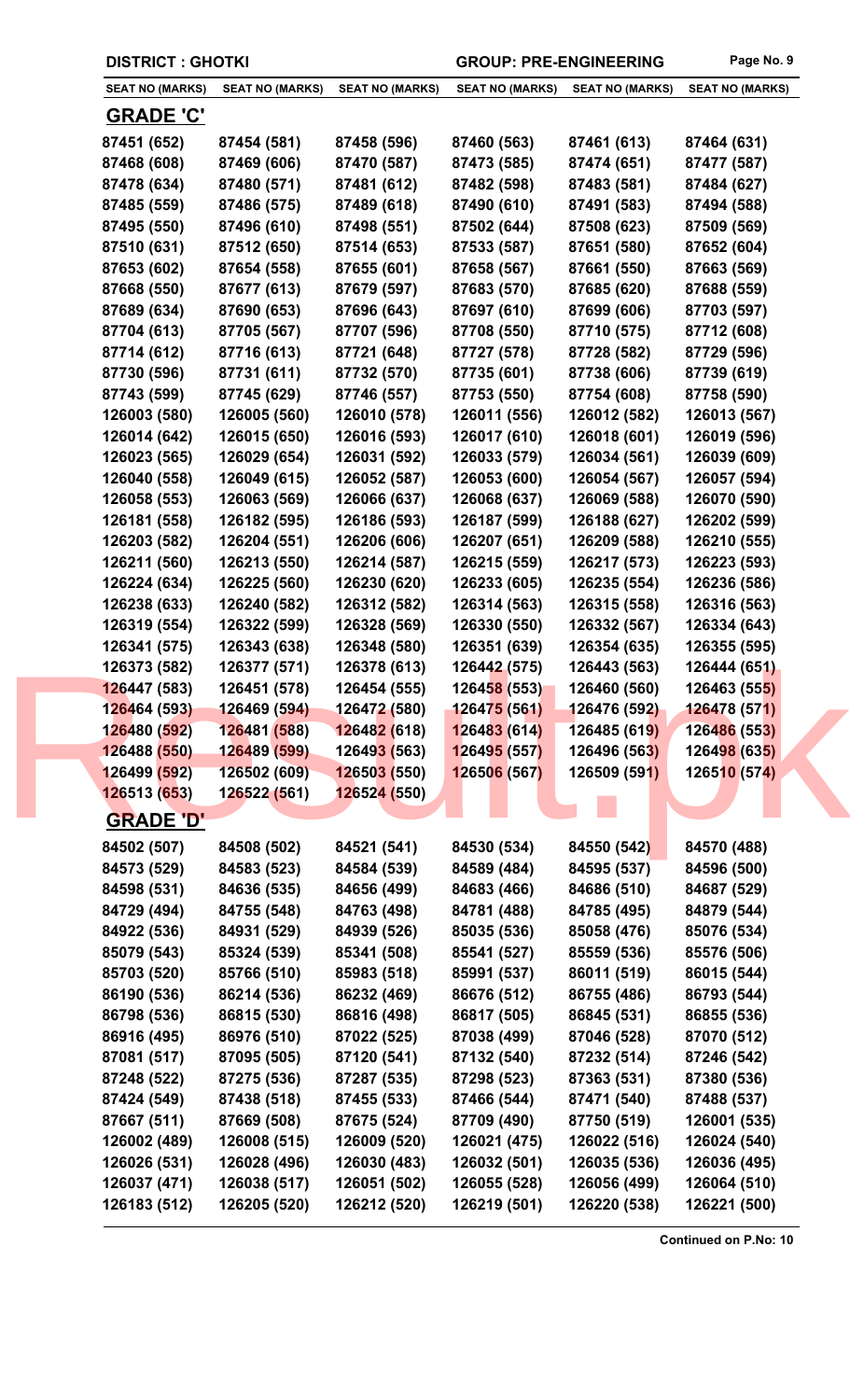|  | <b>DISTRICT : GHOTKI</b>   |                            |                            | <b>GROUP: PRE-ENGINEERING</b> |                            | Page No. 10                |
|--|----------------------------|----------------------------|----------------------------|-------------------------------|----------------------------|----------------------------|
|  | <b>SEAT NO (MARKS)</b>     | <b>SEAT NO (MARKS)</b>     | <b>SEAT NO (MARKS)</b>     | <b>SEAT NO (MARKS)</b>        | <b>SEAT NO (MARKS)</b>     | <b>SEAT NO (MARKS)</b>     |
|  | <b>GRADE 'D'</b>           |                            |                            |                               |                            |                            |
|  | 126239 (536)               | 126264 (510)               | 126311 (468)               | 126313 (493)                  | 126318 (539)               | 126327 (520)               |
|  | 126329 (525)               | 126331 (537)               | 126333 (532)               | 126349 (508)                  | 126353 (525)               | 126357 (528)               |
|  | 126379 (507)               | 126446 (525)               | 126448 (543)               | 126449 (503)                  | 126450 (531)               | 126452 (535)               |
|  | 126455 (526)               | 126461 (540)               | 126462 (544)               | 126466 (544)                  | 126470 (534)               | 126474 (522)               |
|  | 126479 (518)               | 126487 (540)               | 126490 (483)               | 126494 (525)                  | 126501 (540)               | 126504 (534)               |
|  | 126507 (529)               | 126514 (507)               | 126516 (523)               |                               |                            |                            |
|  | <b>GRADE 'E'  N I L </b>   |                            |                            |                               |                            |                            |
|  |                            |                            |                            |                               |                            |                            |
|  | <b>PASS ONLY</b>           |                            |                            |                               |                            |                            |
|  | 85310 (809)                | 119404 (109)               | 126095 (183)               | 126491 (119)                  | 126492 (121)               |                            |
|  |                            | <b>FAILURE CANDIDATES</b>  |                            |                               |                            |                            |
|  | 84527 (542)                | 84531 (575)                | 84544 (610)                | 84545 (615)                   | 84561 (602)                | 84571 (474)                |
|  | 84576 (503)                | 84582 (613)                | 84586 (270)                | 84588 (567)                   | 84600 (497)                | 84633 (624)                |
|  | 84645 (557)                | 84648 (534)                | 84651 (514)                | 84657 (476)                   | 84658 (604)                | 84671 (522)                |
|  | 84676 (482)                | 84704 (600)                | 84707 (621)                | 84709 (547)                   | 84710 (486)                | 84712 (522)                |
|  | 84716 (676)                | 84730 (563)                | 84734 (471)                | 84737 (378)                   | 84743 (491)                | 84744 (587)                |
|  | 84745 (512)                | 84748 (387)                | 84753 (495)                | 84765 (650)                   | 84787 (552)                | 84789 (541)                |
|  | 84791 (524)                | 84796 (542)                | 84801 (586)                | 84804 (516)                   | 84809 (548)                | 84814 (543)                |
|  | 84816 (485)                | 84818 (550)                | 84821 (466)                | 84822 (495)                   | 84823 (476)                | 84826 (571)                |
|  | 84828 (512)                | 84830 (550)                | 84831 (561)                | 84833 (608)                   | 84834 (564)                | 84835 (538)                |
|  | 84836 (606)                | 84837 (496)                | 84838 (500)                | 84839 (668)                   | 84840 (575)                | 84841 (612)                |
|  | 84847 (634)                | 84848 (573)                | 84849 (580)                | 84856 (625)                   | 84859 (578)                | 84860 (614)                |
|  | 84861 (504)                | 84864 (637)                | 84868 (604)                | 84869 (491)                   | 84870 (574)                | 84871 (492)                |
|  | 84872 (535)                | 84875 (572)                | 84902 (685)                | 84904 (682)                   | 84906 (629)                | 84917 (570)                |
|  | 84918 (547)                | 84924 (369)                | 84929 (592)                | 84933 (457)                   | 84942 (467)                | 84947 (538)                |
|  | 84987 (527)                | 84996 (592)                | 85010 (567)                | 85014 (650)                   | 85016 (677)                | 85019 (595)                |
|  | 85023 (624)                | 85024 (534)                | 85027 (610)                | 85031 (556)                   | 85040 (621)                | 85044 (240)                |
|  | 85049 (611)                | 85052 (690)                | 85055 (607)                | 85070 (677)                   | 85071 (649)                | 85078 (581)                |
|  | 85082 (537)                | 85083 (565)                | 85085 (578)                | 85090 (635)                   | 85091 (661)                | 85155 (695)                |
|  | 85165 (688)                | 85166 (652)                | 85173 (745)                | 85178 (594)                   | 85187 (570)                | 85196 (669)                |
|  | 85204 (729)                | 85236 (733)                | 85241 (696)                | 85250 (682)                   | 85268 (732)                | 85276 (705)                |
|  | 85338 (625)                | 85349 (438)                | 85388 (756)                | 85397 (666)                   | 85507 (675)                | 85508 (647)                |
|  | 85512 (332)                | 85514 (514)                | 85554 (297)                | 85556 (527)                   | 85567 (676)                | 85582 (702)                |
|  | 85609 (663)<br>85683 (655) | 85610 (757)                | 85624 (609)                | 85647 (629)                   | 85679 (582)                | 85682 (722)                |
|  | 85740 (563)                | 85685 (695)                | 85694 (685)<br>85755 (539) | 85697 (631)<br>85758 (517)    | 85698 (621)<br>85759 (517) | 85722 (693)                |
|  | 85810 (631)                | 85751 (552)<br>85812 (603) | 85875 (537)                | 85908 (640)                   | 85910 (620)                | 85782 (565)<br>85923 (613) |
|  | 85939 (547)                | 85962 (637)                | 85964 (642)                | 85967 (657)                   | 85974 (359)                | 85978 (581)                |
|  | 85981 (499)                | 85982 (672)                | 85986 (646)                | 85989 (577)                   | 85994 (635)                | 85996 (549)                |
|  | 86001 (612)                | 86002 (586)                | 86025 (755)                | 86031 (566)                   | 86044 (571)                | 86049 (645)                |
|  | 86063 (717)                | 86064 (589)                | 86074 (613)                | 86084 (530)                   | 86093 (672)                | 86127 (588)                |
|  | 86129 (688)                | 86131 (693)                | 86139 (657)                | 86149 (596)                   | 86161 (476)                | 86166 (536)                |
|  | 86181 (681)                | 86188 (594)                | 86193 (621)                | 86196 (492)                   | 86197 (655)                | 86198 (529)                |
|  | 86199 (640)                | 86200 (423)                | 86202 (676)                | 86211 (485)                   | 86212 (65)                 | 86216 (626)                |
|  | 86218 (570)                | 86220 (572)                | 86255 (720)                | 86269 (480)                   | 86270 (647)                | 86276 (578)                |
|  | 86279 (571)                | 86285 (602)                | 86287 (627)                | 86290 (566)                   | 86295 (689)                | 86302 (509)                |
|  | 86304 (489)                | 86317 (859)                | 86319 (790)                | 86336 (797)                   | 86339 (805)                | 86341 (802)                |
|  | 86345 (650)                | 86436 (780)                | 86462 (794)                | 86464 (702)                   | 86510 (814)                | 86517 (765)                |
|  | 86527 (700)                | 86542 (787)                | 86551 (754)                | 86638 (726)                   | 86643 (522)                | 86645 (633)                |
|  | 86648 (302)                | 86653 (565)                | 86654 (473)                | 86655 (706)                   | 86657 (562)                | 86660 (611)                |
|  |                            |                            |                            |                               |                            |                            |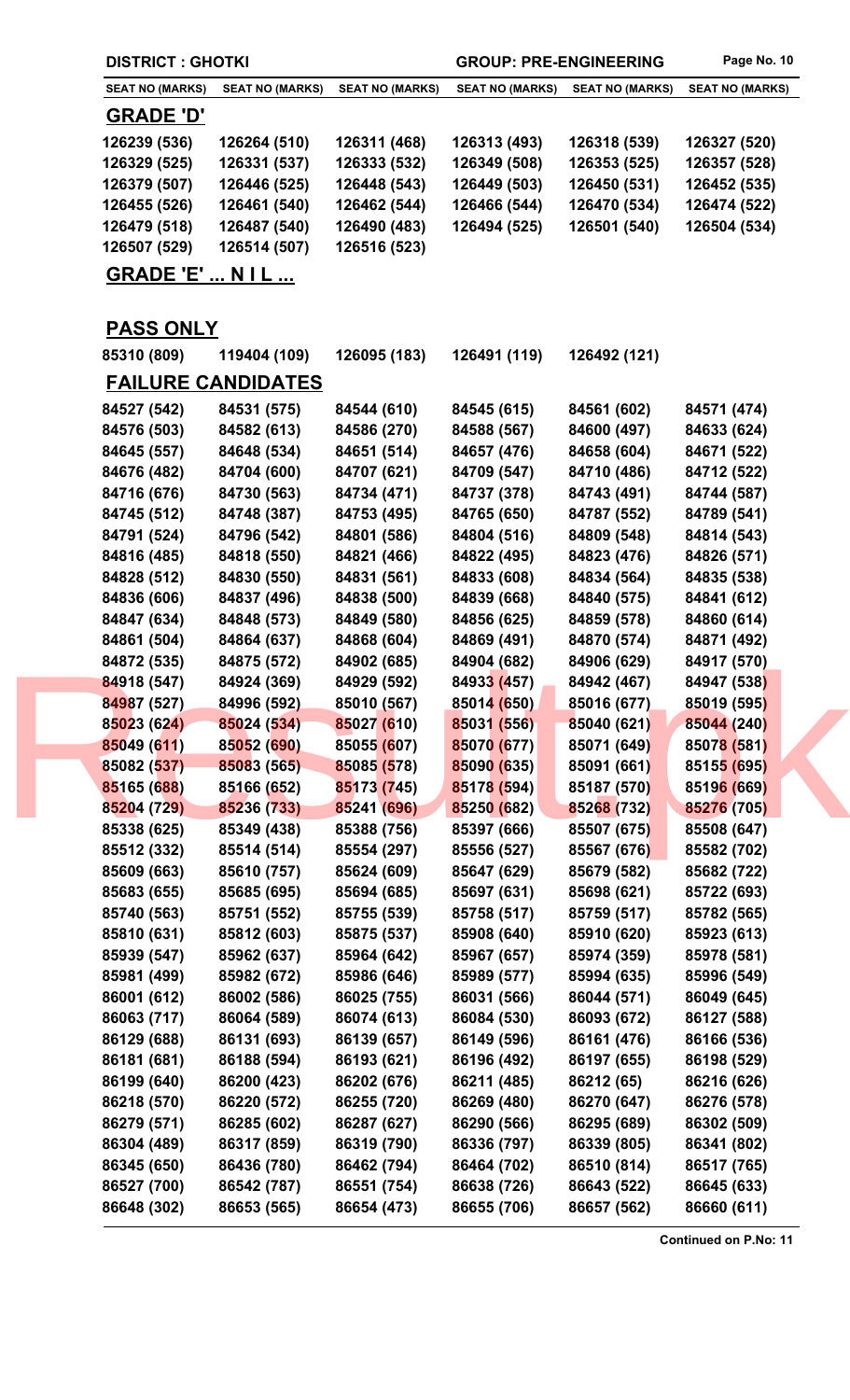| <b>DISTRICT: GHOTKI</b> |
|-------------------------|
|-------------------------|

**DISTRICT : GROUP: PRE-ENGINEERING** Page No. 11

| <b>SEAT NO (MARKS)</b> | <b>SEAT NO (MARKS)</b>    | <b>SEAT NO (MARKS)</b>           | <b>SEAT NO (MARKS)</b> | <b>SEAT NO (MARKS)</b> | <b>SEAT NO (MARKS)</b> |
|------------------------|---------------------------|----------------------------------|------------------------|------------------------|------------------------|
|                        | <u>FAILURE CANDIDATES</u> |                                  |                        |                        |                        |
| 86662 (497)            | 86663 (570)               | 86668 (167)                      | 86679 (561)            | 86684 (589)            | 86685 (631)            |
| 86686 (511)            | 86723 (643)               | 86724 (558)                      | 86737 (572)            | 86738 (531)            | 86742 (534)            |
| 86745 (556)            | 86748 (476)               | 86749 (547)                      | 86757 (718)            | 86766 (546)            | 86781 (576)            |
| 86789 (619)            | 86794 (496)               | 86818 (500)                      | 86820 (535)            | 86834 (619)            | 86848 (482)            |
| 86857 (590)            | 86862 (603)               | 86864 (596)                      | 86878 (639)            | 86881 (551)            | 86886 (622)            |
| 86891 (558)            | 86911 (564)               | 86912 (584)                      | 86915 (659)            | 86920 (643)            | 86931 (684)            |
| 86932 (566)            | 86940 (586)               | 86950 (522)                      | 86956 (568)            | 86964 (597)            | 86967 (589)            |
| 86985 (600)            | 86991 (574)               | 86992 (637)                      | 86993 (629)            | 86994 (625)            | 86995 (660)            |
| 86996 (608)            | 86997 (573)               | 87000 (552)                      | 87003 (565)            | 87009 (554)            | 87011 (593)            |
| 87025 (567)            | 87032 (462)               | 87042 (534)                      | 87043 (488)            | 87066 (556)            | 87069 (527)            |
| 87075 (722)            | 87105 (590)               | 87108 (625)                      | 87112 (618)            | 87113 (568)            | 87115 (579)            |
| 87116 (522)            | 87122 (505)               | 87123 (553)                      | 87124 (549)            | 87126 (587)            | 87127 (591)            |
| 87128 (532)            | 87139 (587)               | 87141 (490)                      | 87142 (710)            | 87161 (668)            | 87167 (493)            |
| 87219 (412)            | 87233 (592)               | 87243 (598)                      | 87273 (512)            | 87282 (533)            | 87284 (583)            |
| 87295 (390)            | 87312 (644)               | 87314 (628)                      | 87316 (551)            | 87323 (504)            | 87331 (688)            |
| 87344 (514)            | 87346 (567)               | 87355 (548)                      | 87358 (613)            | 87376 (505)            | 87378 (562)            |
| 87382 (612)            | 87389 (536)               | 87395 (588)                      | 87398 (658)            | 87405 (275)            | 87412 (536)            |
| 87421 (560)            | 87434 (507)               | 87439 (506)                      | 87453 (410)            | 87456 (568)            | 87459 (605)            |
| 87472 (597)            | 87476 (567)               | 87504 (505)                      | 87513 (597)            | 87522 (549)            | 87525 (736)            |
| 87530 (539)            | 87532 (628)               | 87537 (281)                      | 87538 (264)            | 87540 (627)            | 87554 (574)            |
| 87556 (637)            | 87567 (419)               | 87568 (585)                      | 87569 (604)            | 87656 (551)            | 87657 (472)            |
| 87659 (520)            | 87660 (531)               | 87662 (491)                      | 87664 (601)            | 87665 (766)            | 87671 (446)            |
| 87674 (549)            | 87676 (535)               | 87678 (552)                      | 87680 (494)            | 87681 (459)            | 87682 (574)            |
| 87684 (429)            | 87686 (542)               | 87694 (627)                      | 87695 (704)            | 87700 (607)            | 87711 (553)            |
| 87713 (559)            | 87715 (567)               | 87717 (667)                      | 87718 (532)            | 87719 (545)            | 87722 (491)            |
| 87725 (601)            | 87733 (476)               | 87736 (540)                      | 87741 (585)            | 87744 (627)            | 87749 (636)            |
| 126004 (514)           | 126006 (513)              | 126020 (572)                     | 126025 (525)           | 126027 (484)           | <b>126050 (756)</b>    |
| 126065 (731)           | 126067 (637)              | 126092 (699)                     | 126098 (97)            | 126141 (168)           | <b>126185 (156)</b>    |
| 126208 (521)           | 126216 (645)              | 126222 (676)                     | 126229 (158)           | 126234 (560)           | 126253 (585)           |
| 126254 (768)           | 126256 (658)              | <b>12626<mark>6</mark></b> (652) | 126269 (747)           | 126317 (558)           | 126320 (448)           |
| 126321 (511)           | 126338 (752)              | 126342 (502)                     | 126356 (622)           | 126371 (545)           | 126372 (544)           |
| 126374 (502)           | 126375 (559)              | 12642 <mark>2 (5</mark> 89)      | 126441 (598)           | 126445 (485)           | 126456 (447)           |
| 126457 (521)           | 126459 (497)              | 126467 (550)                     | 126468 (660)           | 126471 (539)           | 126477 (552)           |
| 126484 (569)           | 126505 (445)              | 126508 (575)                     | 126511 (547)           | 126518 (497)           | 126520 (463)           |
| 126521 (486)           |                           |                                  |                        |                        |                        |

## **ABSENT IN ALL PAPERS**

**126473**

## **Result with held for want of documents**

| 87542 | 87543 | 87544  | 87545  | 87546  |
|-------|-------|--------|--------|--------|
| 87548 | 87549 | 87550  | 87551  | 87552  |
| 87555 | 87557 | 87558  | 87559  | 87560  |
| 87562 | 87563 | 87564  | 87565  | 87570  |
| 87572 | 87757 | 126111 | 126376 | 126497 |
|       |       |        |        |        |
|       |       |        |        |        |

|       |       |       | Result with held due to use of Unfairmeans/Copying Case |        |
|-------|-------|-------|---------------------------------------------------------|--------|
| 84659 | 84855 | 86007 | 86124                                                   | 126252 |

|  |  |  | Result with held due to use of certain Queries/Verification |
|--|--|--|-------------------------------------------------------------|
|--|--|--|-------------------------------------------------------------|

**86325 126131**